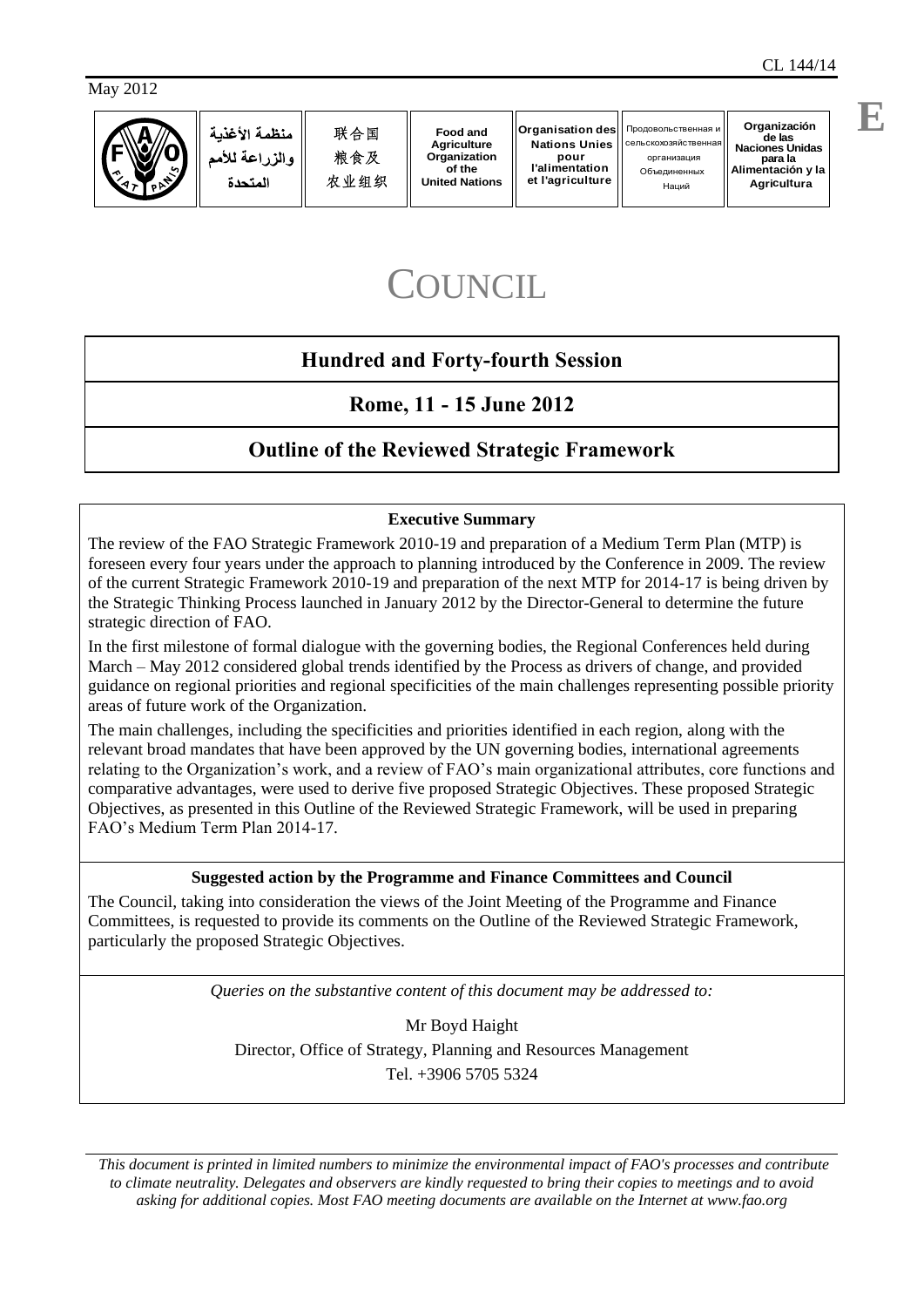# **Table of Contents**

| Pages                                                                                                                                                                                                                       |  |
|-----------------------------------------------------------------------------------------------------------------------------------------------------------------------------------------------------------------------------|--|
|                                                                                                                                                                                                                             |  |
| А.                                                                                                                                                                                                                          |  |
| <b>B.</b>                                                                                                                                                                                                                   |  |
| C.                                                                                                                                                                                                                          |  |
|                                                                                                                                                                                                                             |  |
|                                                                                                                                                                                                                             |  |
| D.                                                                                                                                                                                                                          |  |
| Challenge 1. Increasing the production of agriculture, forestry and fisheries and its contributions to economic<br>growth and development while ensuring sustainable ecosystem management and strategies for adaptation to, |  |
| Challenge 2. Eradicating food insecurity, nutrient deficiencies and unsafe food in the face of increasing food                                                                                                              |  |
|                                                                                                                                                                                                                             |  |
| Challenge 4. Improve the livelihood of the population living in rural areas including smallholder farmers,<br>foresters and fisher folk and in particular women, in the context of urbanization and changing agrarian       |  |
| Challenge 5. Ensure a more inclusive food and agriculture systems at local, national and international                                                                                                                      |  |
| Challenge 6. Increase resilience of livelihoods to agriculture and food security threats and shocks  15                                                                                                                     |  |
| Challenge 7: Strengthen governance mechanisms for the needs for food, agriculture, forestry and fisheries                                                                                                                   |  |
| FAO's Attributes, Core Functions and Comparative Advantages in relation to the Global<br>E.                                                                                                                                 |  |
|                                                                                                                                                                                                                             |  |
|                                                                                                                                                                                                                             |  |
|                                                                                                                                                                                                                             |  |
|                                                                                                                                                                                                                             |  |
|                                                                                                                                                                                                                             |  |
|                                                                                                                                                                                                                             |  |
|                                                                                                                                                                                                                             |  |
| Strategic Objective 2: Increase production in agriculture, fisheries and forestry in an economic, social and                                                                                                                |  |
| Strategic Objective 3: Improve the livelihood of rural populations, in particular women and youth, through                                                                                                                  |  |
| Strategic Objective 4: Enable more inclusive and efficient agricultural and food systems at local, national,                                                                                                                |  |
|                                                                                                                                                                                                                             |  |
| G.                                                                                                                                                                                                                          |  |
| ANNEX: Indicative roadmap of major planning documents and agenda items for governing body                                                                                                                                   |  |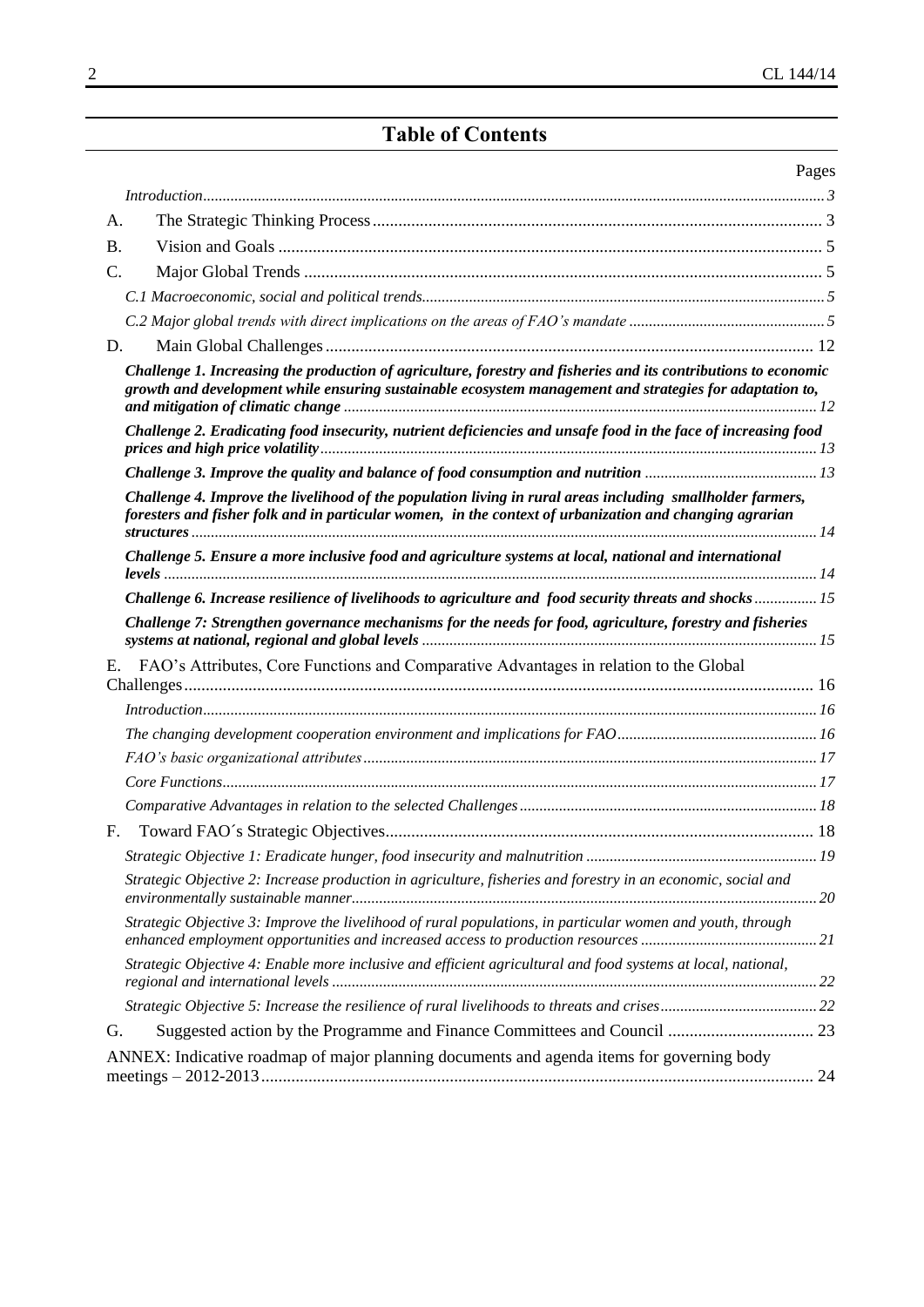#### *Introduction*

<span id="page-2-0"></span>1. At its Thirty-sixth Session in November 2009, the Conference established<sup>1</sup> a renewed programme and budget approach for FAO consistent with actions arising from the Immediate Plan of Action on priorities and programmes for the Organization. This new approach introduced revised planning documentation for the Organization including a Strategic Framework, prepared for a period of ten to fifteen years and reviewed every four years; and a Medium Term Plan (MTP) covering a period of four years and reviewed each biennium. In addition, the new arrangements envisaged the Regional Conferences, Technical Committees and the Programme Committee advising the Council on programme and budget matters, including priority areas for work of the Organization.

2. The Strategic Thinking Process was launched in January 2012 by the Director-General to determine the future strategic direction of FAO, and to inform the review of the current Strategic Framework 2010-19 and preparation of the MTP 2014-17 consistent with the new approach to planning introduced by the Conference, and in line with the context and high-level timeline approved by the Programme and Finance Committees<sup>2</sup> and by the Council<sup>3</sup> at the end of 2011.

3. The broad and participative nature of the Strategic Thinking Process includes participation of, and consultation with staff, inputs by an external Strategy Experts Panel<sup>4</sup> (SEP), consultation with other partner organizations and ample consultation and dialogue with Member Nations. In the first milestone of formal dialogue with the governing bodies, the 2012 Regional Conferences considered global trends identified by the Process as drivers of change, and main challenges representing possible priority areas of future work for the Organization.

4. The Regional Conferences provided guidance on regional priorities, and regional specificities of the main challenges, and this was followed by analysis of FAO's core functions and comparative advantages defined in relation to other organizations with mandates in agriculture and rural development. As a result, five draft Strategic Objectives to guide the overall, future plan of work of the Organization have been extrapolated based on expert input provided by the Strategy Experts Panel. These proposed Strategic Objectives are hereby submitted for consideration by the 144<sup>th</sup> Session of the Council.

#### **A. The Strategic Thinking Process**

<span id="page-2-1"></span>5. The Strategic Thinking Process, with the different steps and components, is described in *Figure 1*. It has a sequence of major steps starting with the Vision and Global Goals that the governing bodies have defined for FAO and flows down to the operational plan represented by the Medium Term Plan (MTP).

6. Each of these steps requires specific tasks to be developed during the Strategic Thinking Process. This paper analyses in particular the first three steps in the process, which are: a) the Major Global Trends that have been identified as the main drivers of change; b) the Main Global Challenges that are derived from those trends and represent the possible priority areas of future work for FAO. Following the recommendations made by the Regional Conferences that have been recently held (Asia and the Pacific, Latin America and the Caribbean, Europe and Africa, as well as the North American Informal Regional Conference) the Challenges include a number of regional specificities and/or priorities for each individual region; and c) an analysis of the Core Functions and Comparative Advantages of the Organization. In addition, it also presents an initial proposal of five Strategic Objectives that represent the potential main priorities or areas of emphasis of FAO's future work.

 $\overline{\phantom{a}}$ 

[Conference Resolution](http://www.fao.org/docrep/meeting/019/k6302e.pdf#page=60) 10/2009

<sup>2</sup> [CL 143/13, para. 7](http://www.fao.org/docrep/meeting/024/mc486e.pdf#page=3)

<sup>3</sup> [CL 143/REP, para. 13c\)](http://www.fao.org/docrep/meeting/024/mc783e.pdf#page=8)

<sup>4</sup> Prof Alain de Janvry, Dr Shenggen Fan, Prof Louise O Fresco, Mr Gustavo Gordillo De Anda, Prof Richard Mkandawire, Prof Inder Sud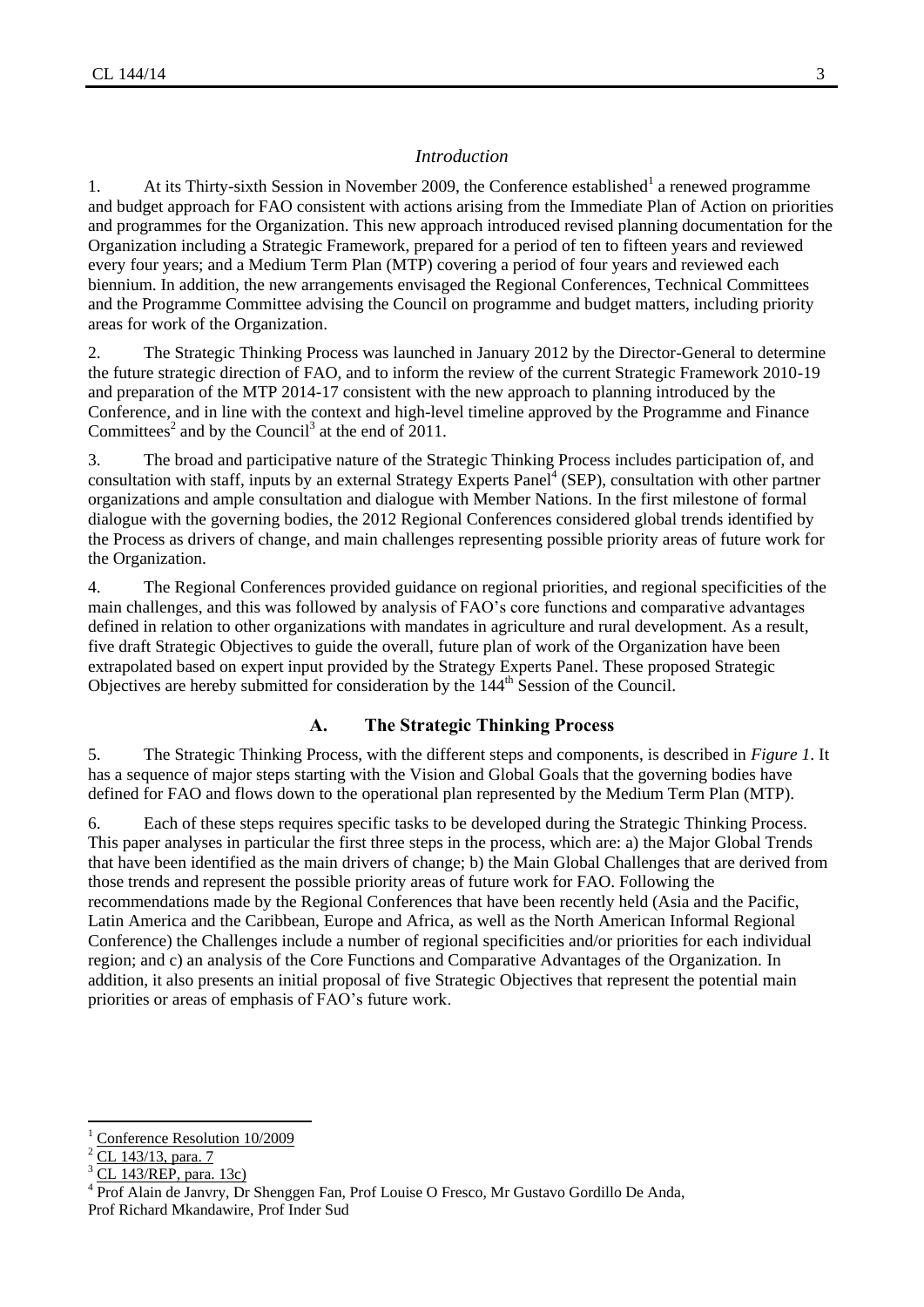#### **Figure 1: Strategic Thinking Process**



(1) Will be revisited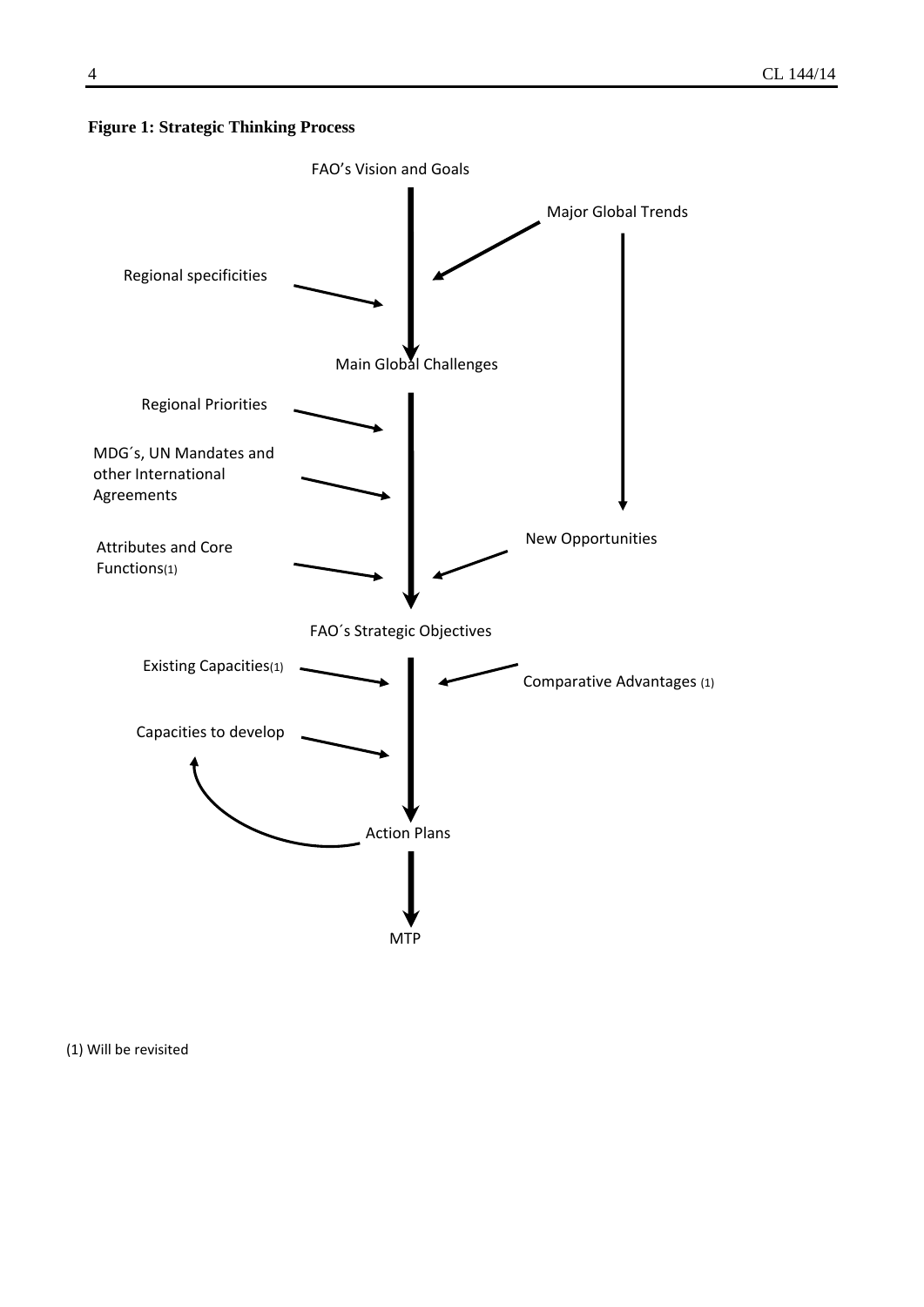## **B. Vision and Goals**

<span id="page-4-0"></span>7. FAO's Vision and Global Goals have been approved by the governing bodies as part of the current Strategic Framework.<sup>5</sup> The three Global Goals are: a) reduction of the absolute number of people suffering from hunger, progressively ensuring a world in which people at all times have sufficient safe and nutritious food that meets their dietary needs and food preferences for an active and healthy life; b) elimination of poverty and the driving forward of economic and social progress for all, with increased food production, enhanced rural development and sustainable livelihoods; and c) sustainable management and utilization of natural resources, including land, water, air, climate and genetic resources for the benefit of present and future generations.

<span id="page-4-1"></span>8. FAO needs to organize its work in order to help Member Nations achieve these goals individually at the national level and collectively at the regional and global levels.

## **C. Major Global Trends**

9. To identify and select the areas of work in which FAO will concentrate its efforts in order to contribute to the achievement of the Global Goals of the Organization and the priorities selected by Member Nations, an analysis has been developed on two groups of external trends: a) the macro-economic, social and political context; and b) some major Global Trends that will shape the conditions under which the world is expected to develop in the near future, and agricultural development is expected to take place. These Global Trends will have a direct incidence on the general areas of FAO's mandate.

#### *C.1 Macroeconomic, social and political trends*

<span id="page-4-2"></span>10. A small number of contextual elements or Macro Trends with wide and diffuse economic and political implications have been identified and described, covering: population dynamics; global financial crisis, growth and poverty; changing geo-economic balances; structural unemployment, especially of young populations and emerging global middle class, transparency and information. Summary write-ups of these Macro Trends are available as a Web Annex to this document at http://www.fao.org/bodies/council/cl144/en/.

#### *C.2 Major global trends with direct implications on the areas of FAO's mandate*

<span id="page-4-3"></span>11. The global scenario is changing rapidly. Social and economic forces have, through globalization, a wide and profound impact in the world we live. These trends change the economic and social environment in which agriculture and rural life take place and present a number of opportunities, but also new problems and needs that must be addressed in order to achieve the desired Global Goals. Although there are many important global trends, and there are many different ways in which they can be described and characterized, there are some that are especially relevant for agriculture and rural life. Identifying major trends that are especially relevant for agriculture, describing and characterizing them and understanding the way they will affect agriculture and rural life is the first task that has been developed. These global trends have incorporated relevant regional specificities suggested by the Regional Offices and have been fine-tuned by relevant regional specificities and priorities that emerged from the deliberations of the Regional Conferences.

12. A review of the recent literature on this general subject, and the work developed by FAO's "Trends Group",<sup>6</sup> and the advice received by the Strategy External Panel (SEP) has led to the identification of 11 major global trends that need to be brought into the analysis because they are especially relevant to FAO's Vision and Goals and will directly impact on agriculture and rural life. Complete write-ups of these Trends are available as a Web Annex to this document at http://www.fao.org/bodies/council/cl144/en/.

 $\overline{a}$ 

 ${}^{5}C$  2009/3, paras. 53-54

<sup>&</sup>lt;sup>6</sup> Piero Conforti, ESA; Vincent Gitz, AGND; Alexandre Meybeck, AGD; Astrid Agostini, TCID; Jennifer Nyberg, DDK; Sally Bunning, NRL; Olivier Dubois, NRC; Sylvie Wabbes Candotti, TCE; David Palmer, NRC; Audun Lem, FIPM; Ewald Rametsteiner, FOEP; Salomon Salcedo, RLC; Andoniram Sanches, RLC; David Sedik, REU; Sumiter Broca, RAP; James Tefft, RAF; Nasredin Elamin, RNE.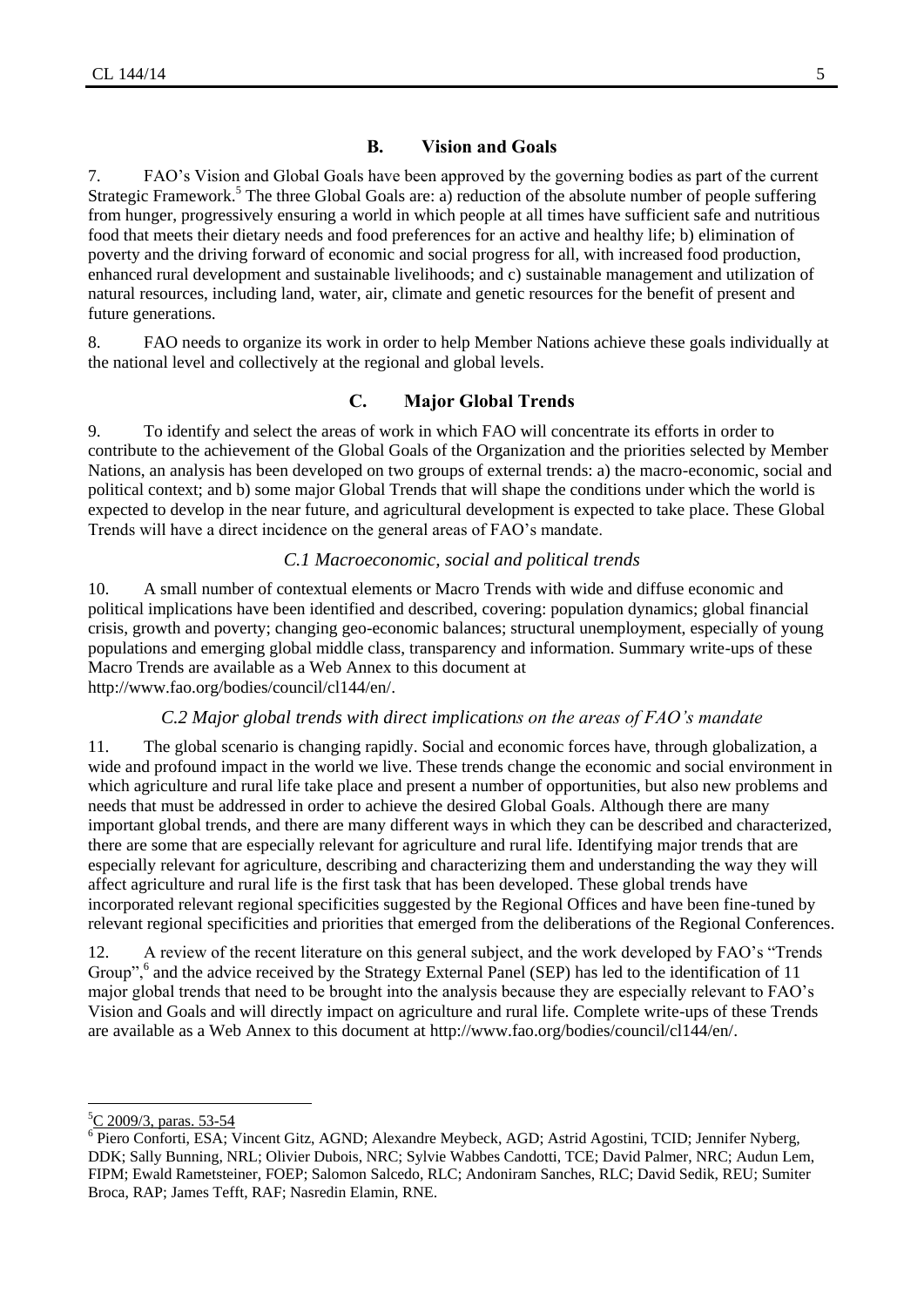#### *1) Food demand is increasing while patterns of food consumption are changing towards more livestock products, vegetable oils and sugar*

13. Global food demand is increasingly driven by population, economic growth and urbanization, particularly in developing countries. This trend is expected to continue for the next decades reaching a 70 percent increase in total food demand by 2050. At the same time, dietary patterns are changing towards more livestock products, including fish, vegetable oils and, to a lesser extent, sugar; a trend that is accentuated by the increasing homogeneity of life habits between urban and rural population facilitated by communications technology. These three food groups together now provide 29 percent of total food consumption in the developing countries. Their share is projected to rise further to 35 percent in 2030. However, these changes are not universal and wide inter-regional and inter-country diversity remains in the share of different commodity groups in total food consumption. The new consumption patterns also imply a larger role for processed foods which create new opportunities for value-added and income-generating activities.

14. In spite of these global trends, there are vast numbers of undernourished and malnourished people that depend on an increasing supply of food at reasonable prices. Undernourished people have been estimated at 925 million, while micronutrient malnutrition or "hidden hunger" affects around 2 billion people.

15. One important instrument to meet this increasing demand and to decrease the pressure for more food production is to diminish food losses. It has been estimated that one-third of total food production is lost or wasted during the processing, marketing and consumption steps.

16. Another important issue is that as a consequence of urbanization, food insecurity will increasingly appear as an urban problem, which will make it more visible and politically sensitive and will require different types of interventions. Simultaneously, it will also increase consumers' voice and choices, through market and political actions, in relation to qualitative and food safety characteristics of food.

17. Finally, an emerging problem of growing significance in the developed and developing world is the increasing number of overweight and obese people. This situation is turning into a major health problem concern.

#### *2) Growing competition and diminishing quality and quantity of natural resources and loss of ecosystem services*

18. Trends for 2050 suggest growing scarcities of agricultural land, water, forest, marine capture fishery and biodiversity resources. This is driven by accelerated intensification of human activities with increasing pressure on natural agricultural resources which threatens to alter the earth's ecological functioning in a harmful way, and at the same time making more difficult overall economic sustainability. Competition over natural resources for food and non-food products is not new, but the nature and the intensity of the competition has changed significantly in several ways during the past decade; a tendency which is expected to continue. Consumption of cereals and oilseeds for the production of biofuels has increased, as well as other uses such as biomass as a substitute for petrochemicals.

19. This competition may take away resources from the production of food, thus influencing food prices, but it will provide additional income opportunities for the rural sector increasing the contribution of agriculture to economic activity. Competition for land is increasing for city enlargements, infrastructure, industry, mining, food production, bio-energy and non-food raw materials, wood and tertiary and other products. Depletion of natural resources will imply increasing environmental social and economic costs of ecosystem services, reduced resilience and increased vulnerability of small-scale farmers. The impact of this process will be felt in a reduced capacity of communities and countries to ensure food security and improve the livelihood of rural populations.

20. These issues are all related to difficult choices between sustainability and production, between the productions of different products that use natural resources, between different ways of producing and so on. Strong governance mechanisms will be necessary at national, regional and international levels to strike the appropriate balance between conflicting needs and opportunities and to implement sound natural resources property rights frameworks.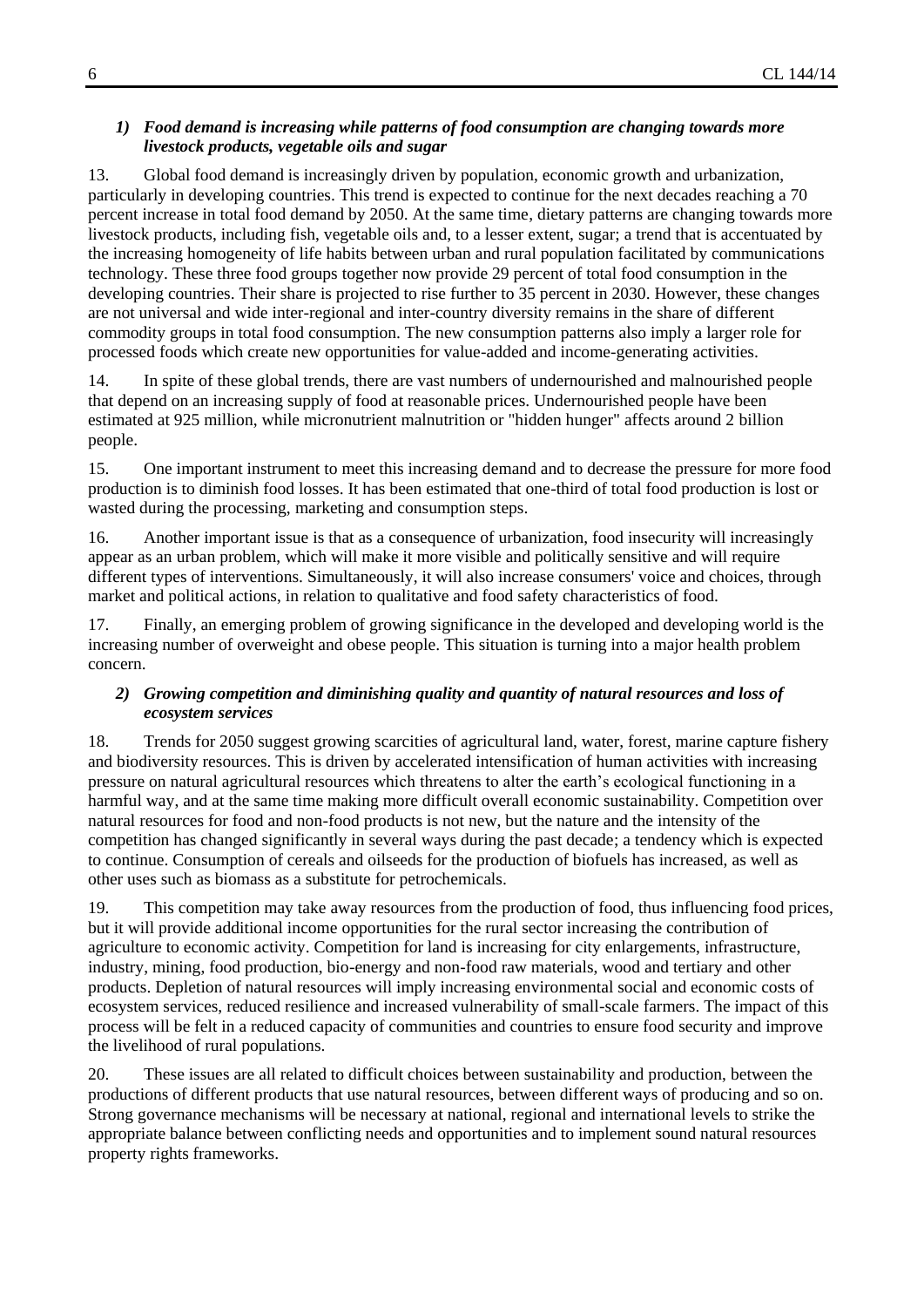#### *3) Energy security and scarcity*

21. The International Energy Agency suggests that global primary energy demand will increase by a third during the period 2008-2035 and that today's developing countries will account for a large proportion of this demand increase. Fossil fuels, coal, oil and gas ranked by relative importance are expected to contribute to around 81 percent of these requirements under present public policies. Renewable energy, including biomass, contributed in 2011 to an estimated 16 percent of total energy needs and this contribution is projected to increase. The increase of wood energy for traditional uses has severe health impacts and may cause deforestation, while its increased use for modern heating and electricity production in OECD countries may contribute to additional pressure on land for new plantations.

22. The gap between energy demand and access is large and demand is expected to rapidly increase as population and income per capita grow in developing countries and global trade of agricultural products requires more transportation. It has been estimated that about one-fifth of the world's population lacks access to electricity. The cost of producing oil and gas is expected to increase, contributing to upward pressure on its price to consumers. High energy prices will have a negative effect on agricultural production costs and food security around the world.

23. Agriculture and energy are closely interlinked, but the nature and strength of the linkages has varied over time. The use of fossil fuels in agriculture has contributed to feeding the world through mechanization, fertilizers and improved processing and transportation. As a result, there is a strong link between energy and food prices and the recent increase in the use of biofuels has strengthened this relationship. Most of the additional 70 percent food production needed to feed the world in 2050 will have to come from agricultural intensification. The combined increased energy needs and significant dependence on fossil fuel for food production are a cause of concern in terms of sustainability, achieving food security and the negative effects on climate change. As a result, due consideration to the way agriculture develops in the future is crucial. In particular the agrifood chain will have to become gradually decoupled from fossil fuel dependence so that it delivers more food with less and cleaner energy. In this way, agriculture will also become an important part of the global strategy on climate change mitigation and adaptation. Bioenergy can be an important part of this strategy and, at the same time, an additional source of economic activity and rural incomes.

#### *4) Food price increases and high price volatility*

24. In recent years increased food prices and their wide, short-run variability (volatility) have triggered worldwide concern about threats to food security and have shaken the complacency caused by many years of falling commodity prices. Up until 2006, the cost of the global food basket had fallen by almost a half over the previous thirty years, when adjusted for inflation. Declining real prices in agriculture over the long term resulted from technological advances and a relatively slow demand growth. Recent price increases and their high volatility may be explained by several causes, including supply shocks, low stocks, rising energy prices, trade restrictions applied by some countries in response to the food crisis and increased global demand. Estimates indicate that these conditions will not change in the near future and that consequently prices are likely to remain on a high plateau compared to previous decades, and that the high volatility observed will also continue. In the longer term, the relationship between demand and supply remains uncertain and will mainly depend on two broad processes. On the one hand, the evolution of global demand, which will be strongly influenced by economic growth and income per capita increases in the developing world, and the potential increase of the production of alternative non-food agricultural products. On the other hand, how food supplies increase in response to that demand. Although FAO's baseline projections indicate that, under plausible assumptions on yield improvements and rates of expansion in land and water use it should be possible to meet food demands, this path is surrounded with considerable uncertainties, especially because of the additional constraints derived from environmental concerns. Significant efforts in investments, technological innovation and policies to support sustainable agricultural development are needed to achieve this required production. In addition, the evolution of demand and supply will be highly diverse on a regional basis which implies that trade is likely to increase.

25. High price volatility has mostly negative consequences, as markets participants have difficulty planning ahead and adjusting to fluctuating market signals. Longer-term, higher commodity prices could benefit producers around the world and net food exporting countries, but will negatively affect world consumers, increase food insecurity for poor consumers, and negatively affect the macro-economic position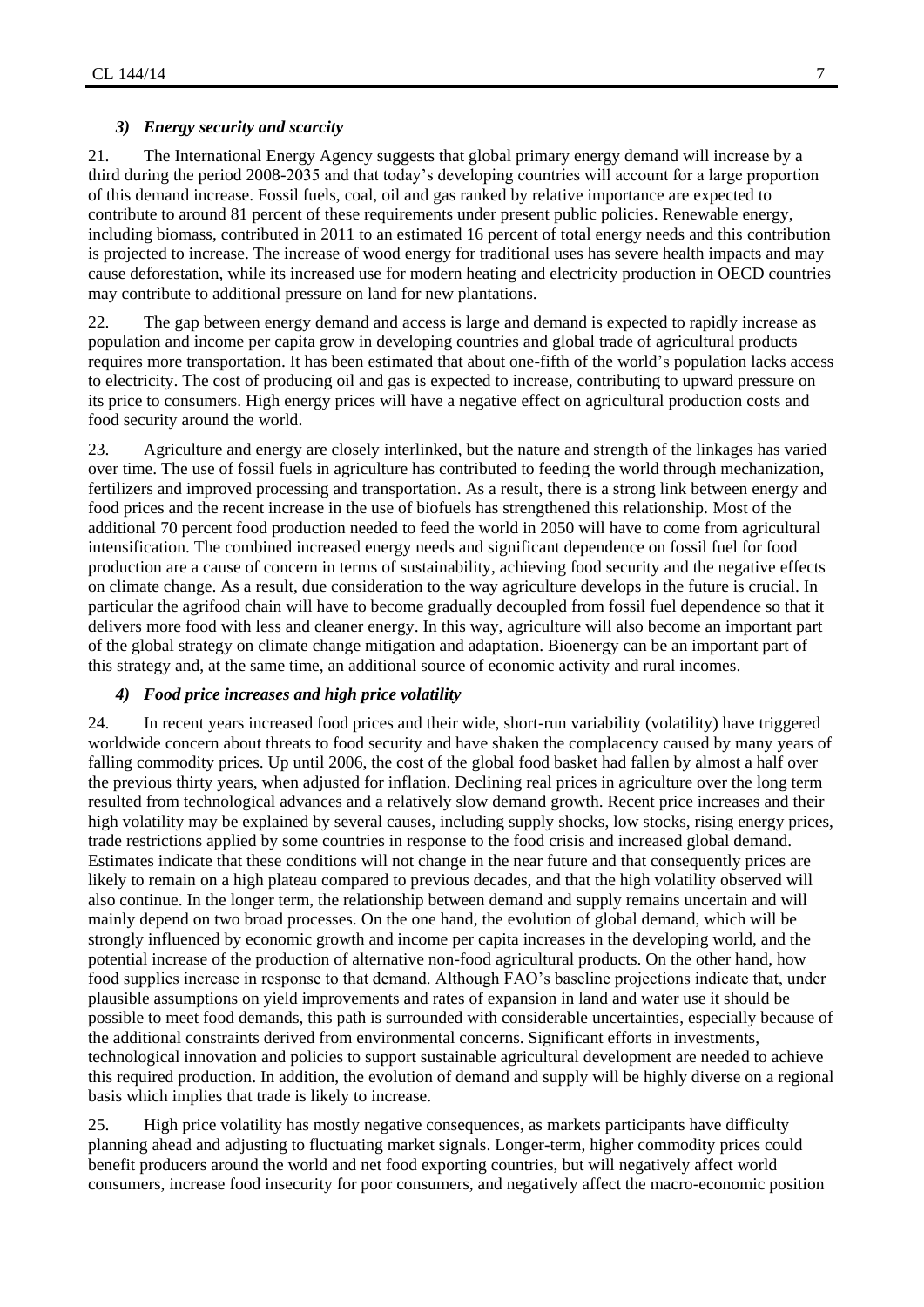of net importing countries. These positive and negative effects have led many developing countries, after 2008, to implement policies to restrict trade and/or regulate internal prices.

#### *5) Changing agrarian structures, agro-industrialization and globalization of food production*

26. The evolution of food production systems over the last decades has been characterized by an increased integration between agriculture, fishery and forestry with other economic activities. The emergence of complex and diverse agro-industrial production chains has implied qualitative and quantitative changes in the demand for primary products, as well as income distribution across sectors and population groups. As a consequence, the distribution of productive resources has been changing, starting with an increasing presence of large-scale primary producers along with small-scale operations. The increase in the number of large-sized farming firms, which are more capital intensive and based on contractual arrangements for acquiring labour and farm services, has been documented in the land abundant regions, particularly in Latin America, Eastern Europe, Central Asia, Southeast Asia and more recently in some parts of sub-Saharan Africa. This trend stems from economies of scale, but is also a response to market failures in credit and insurance and to counteract market power along the production chain.

27. These changes are similar to those taking place in the agro-industrial sector where large agribusiness firms, including wood-based industries, concentrate a growing proportion of manufacturing, distribution and retail of food products. This vertical integration occurs at the national level and at the global level in the development of large and complex global value chains, and in many cases includes a growing participation of transnational firms. The potential consequences of the agro-industrial development and increased foreign presence in developing countries can be manifold. On the one hand, they represent new opportunities for economic activity and growth. On the other, under certain conditions, they can result in the displacement of local firms and difficulties for small primary producers that may have difficulties in meeting quantitative requirements and more stringent, qualitative standards. This may result in the fragmentation of the micro-economic segment of the production chains. In addition, these processes of structural transformations modify market functioning and the distribution of rents between the different participants in the value chain at national level and in the international market. Furthermore, food systems must respond to the very different demands and needs of different social sectors. All these potential undesirable conditions represent new and important challenges in regards to policies, public goods and good governance that are necessary to improve market access and market transparency for the development and wellbeing of small- and familyfarmers, and the new opportunities for product differentiation and value-added activities, including compliance with food safety regulations. The successful implementation of the required policies, for which strong governance is needed, will determine the final outcome of agro-industrialization in developing countries.

#### *6) Changing patterns in agricultural trade and the evolution of trade policies*

- 28. Three major trends characterized agricultural and fisheries trade over the past decade:
	- a) Significant increases in volumes exchanged, which have been considerable, but less than they would have been in the absence of a high protectionism. At constant prices, total agricultural exports have increased from USD 3.5 billion in 1961-1963 to about USD 110 billion in 2009, which is a trend that is expected to continue. This increase reflects more intraregional trade and also more trade between distant countries. Developing countries have participated actively in this trade expansion.
	- b) Fundamental changes in regards to the origin and destination of trade flows of some major agricultural commodities have occurred. Poorer developing countries, notably the Least Developed Country group, have become large net importers, while emerging economies in Latin America, Eastern Europe and Asia have emerged as large net exporters, especially of cereals and oil seeds, reducing the role of OECD countries, a tendency that it is also expected to continue.
	- c) Policies evolving towards more openness, while at the same time promoting a host of regional and preferential agreements (which in the last few years have become more prominent than multilateral coordination). Although it is difficult to predict the possible evolution of the multilateral trade agreement as a consequence of the Doha negotiations, the situation does not look promising. Furthermore, as a consequence of the 2008 food crisis, a number of countries, most notably in Latin America, Eastern Europe and Asia, have implemented protectionist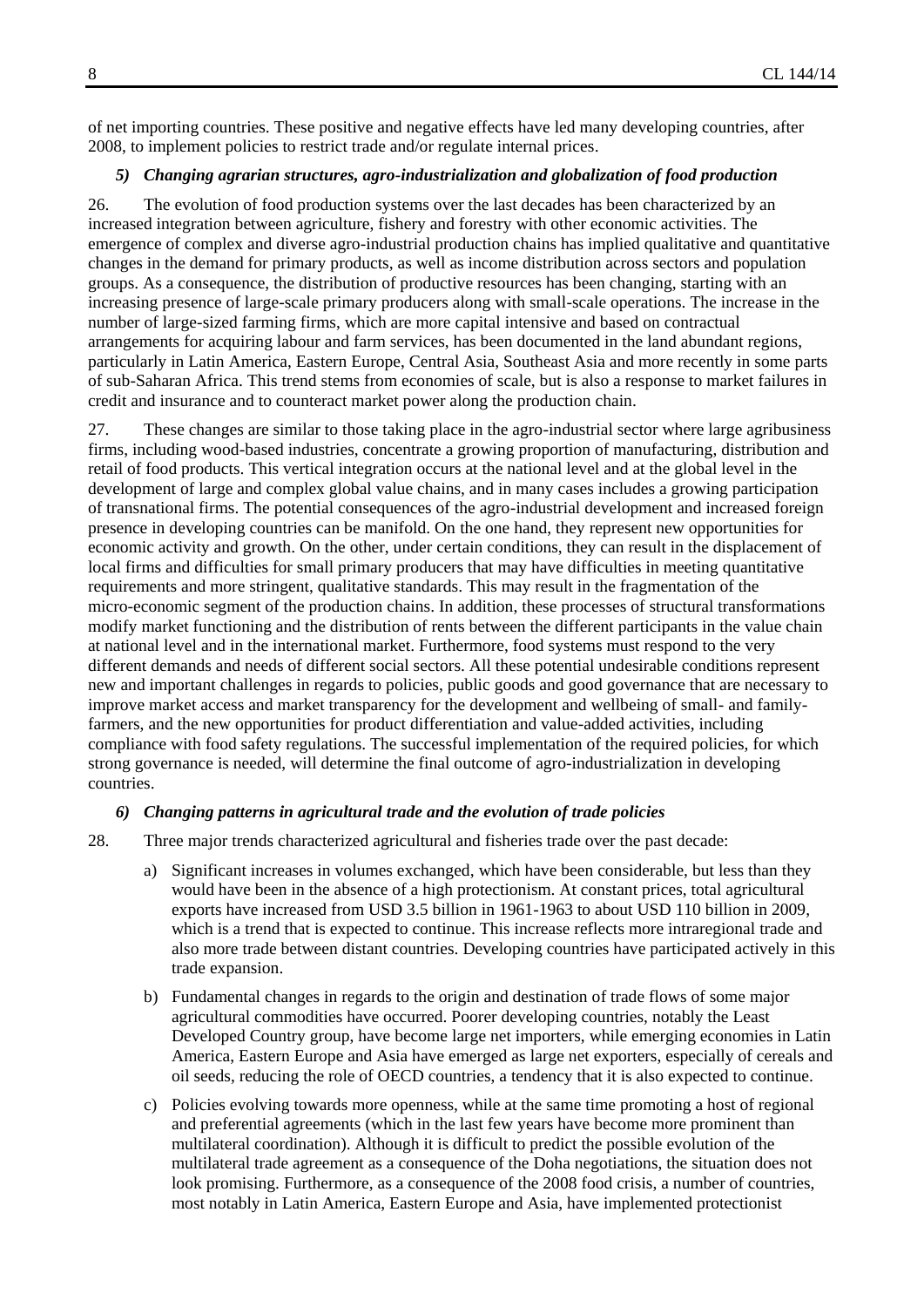measures to control internal food prices and have increased the role of the governments through commercial and trade policies.

29. These trends are likely to extend in the future and will bring forward and/or strengthen a number of trade issues such as: a) the increasing product differentiation and concerns for safety issues will lead to more use of standards including private standards - the relative roles of governments and the private sector is also bound to change; b) themes like the carbon footprint of products will become more relevant and consequently environmental issues are likely to be translated into trade regulations; c) impact of trade in food security and the importance of commercial policies in developing countries; d) the growing size of firms operating in the agrifood sector and the growing complexity of production chains will generate concerns on market power and call for actions to regulate it; and e) large emerging agricultural countries, both on the import and export side of the market, show a recently growing public presence which changes the structure and functioning of international markets.

30. Most of these issues involve complex policy questions that countries will have to deal with. This implies that policy research and policy advice on trade matters will cover a wider field and extend beyond the traditional and dominant issues related to tariff protection and subsidies. Developing countries will need to prepare themselves for these new challenges.

#### *7) Climate change will have a growing impact in agriculture*

31. Climate change is now evident and is expected to increase in the decades to come, in spite of the measures that may be taken to mitigate it. It already impacts on agriculture, forests and ocean fisheries and these impacts are expected to increase in the future with variations between subsectors and regions. The Intergovernmental Panel on Climate Change (IPCC) 2007 report indicates that warming of the climate system is unequivocal and a warming of about 0.2 degrees centigrade per decade is projected for a range of emission scenarios.

32. Global warming will affect agriculture in a number of ways, including: a) very likely increase in the frequency of hot extremes, heat waves and heavy precipitation; b) likely increase in tropical cyclone intensity; and c) very likely precipitation increases in high altitudes and likely decrease in most subtropical land regions.

33. The impact of extreme events is much discussed. However the IPCC's Special Report entitled "*Managing the Risks of Extreme Events and Disasters to Advance Climate Change Adaptation*" released in December 2011 shows evidence that some extremes have changed as a result of anthropogenic influences, including increases in atmospheric concentration of greenhouse gases.

34. Vulnerable communities and people in fragile environments, such as drylands, mountain areas and costal zones will be particularly affected. Adverse effect of climate change will also impact food security, especially as some of the most vulnerable countries are already food insecure. These effects will be very diverse among regions and countries. Mitigation strategies in agriculture, adaptation to climate change and creating greater resilience are a growing concern and need strong collective action at national, regional and global levels.

#### *8) Science and technology, as a main source of agricultural productivity, and production increases are progressively becoming a private good, and the processes are dominated by the private sector*

35. Most of the increases in global agricultural production and productivity have been based in increases of yields per hectare. Cereals and oilseeds have played a major role in this process. However, exponential yield rates have downed from 3.2 percent per year in 1960 to 1.5 percent in 2000. Furthermore, trends in yields are very variable and heterogeneous, both regionally and also for different cereals, showing the uneven impact of modern varieties and associated technological innovations. An observation of the sources of improved farm productivity suggests that future yield increases will rely heavily on the development of adapted and improved varieties and on their appropriate diffusion and use. The emergence of biotechnology, as a major source of innovation in agriculture, has displaced the "technological space" in the direction of the private sector.

36. Although public investment in agricultural research and development (R&D) has grown worldwide from about USD 16 billion in 1981 to USD 23 billion in 2000, private sector investments have grown faster to reach USD 16 billion in 2000 or 40 percent of total. Total investment in agricultural R&D is concentrated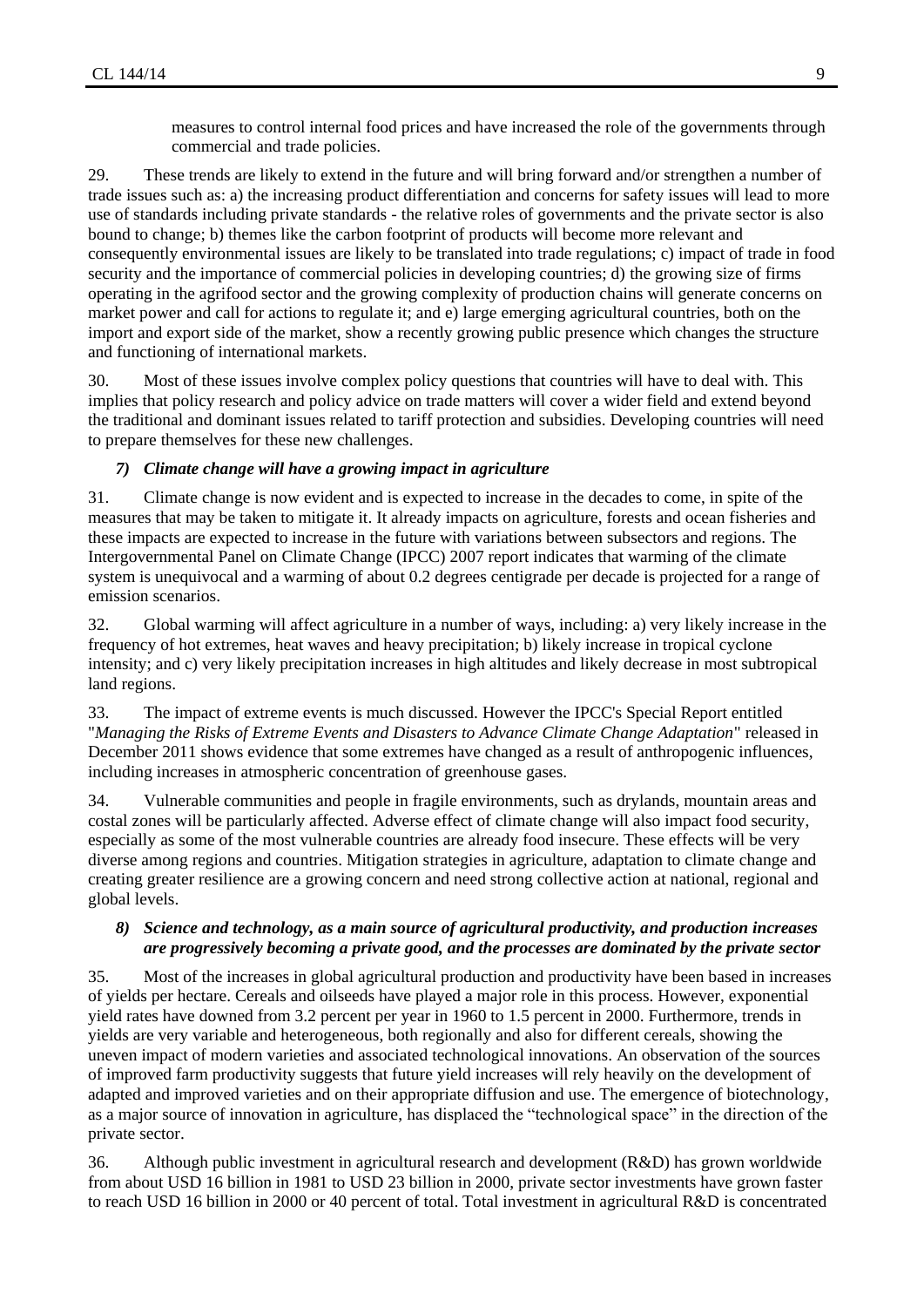in a few countries. About 50 percent of public investment is made in five countries: USA, Japan, China, India and Brazil, and 93 percent of private investment is carried out in developed countries. The opportunities given by propriety biotechnological products and the size and easy access to markets explain these large investments by the private sector, which is concentrated in grains and market-oriented production conditions. As intellectual protection instruments become more standard, the magnitude of needed investments increases, and the complexity of science makes essential high managerial capacities. These trends will most likely consolidate. The organization of science and the interface between policy and science become more important and open. These are important areas of work for FAO that could be developed in close partnership with the CGIAR. In particular strengthening national research institutions, developing public policies related to science and innovation, and increasing public investments and partnerships with the private sector will be needed for a more universal utilization of the potential of innovations for increasing food production and poverty reduction in the developing world.

#### *9) Evolving development environment: increased recognition of the centrality of governance and a commitment to country-led development processes*

37. During the last decade the development environment has changed in many ways. On the one hand, at national and international level a wide range of stakeholders, including the private sector, civil society, NGOs and foundations are increasingly recognized as having a legitimate voice in deliberations. New mechanisms are being put in place to involve their representatives in decision-making processes, as well as in the implementation of jointly developed activities. It is further recognized that in order to achieve global, regional and national development goals, not least to achieve food security and reduce poverty, the participation of actors well beyond the agricultural sector is required, further broadening the range of stakeholders and competing views and interests. A heightened focus on cross-cutting issues, such as gender and the environment adds further complexity. This increasing complexity calls for better and stronger governance and on building effective, efficient and accountable institutions and fostering participation, equity, transparency and evidence-based information and decision-making.

38. A second important change is the general recognition that successful development processes must be driven and owned by countries themselves, and that this requires coherent country strategies and programmes. These perceptions were explicitly articulated in a series of international fora (Rome 2002, Paris 2005, Accra 2008 and Busan 2011). This new development environment has created new policy and institutional needs, and at the same time has generated new opportunities for action at country, regional and global levels which have important implications for multilateral organizations in general, and FAO in particular.

#### *10) Increased vulnerability due to natural and man-made disasters and crisis*

39. The multiple threats to food and nutrition security, their negative and cumulative impact, and the clear links between shocks and hunger reveal the fragility of current food production systems and their vulnerability to disasters, crisis and conflicts. Disasters have adversely affected the lives and livelihoods of millions over the past years with particular deleterious consequences for the poor and politically marginalized. The impacts of the catastrophic large-scale mega-disasters such as the earthquake in Haiti in January 2010 and floods in Pakistan in July 2010 show how disaster risk and poverty are closely interlinked. The 2011 Horn of Africa drought crisis stresses the interconnection between natural disaster and conflict situations, amplifying the impact of the drought. In 2011, floods in Australia, the earthquake in New Zealand, and the earthquake, tsunami and nuclear disaster wreaking havoc in Japan are a stark reminder that developed countries are also highly exposed.

40. Less visible internationally, hundreds of smaller disasters associated with climate variability have caused enormous damages and losses. The past 20 years have seen an exponential increase in the number of local areas reporting negative impact on human and natural resources. These events reveal how disasters are continuously constructed through a combination of risk drivers (i.e. degradation of hazard-regulating ecosystems such as wetlands, mangroves and forests; high levels of relative poverty; and badly managed urban and regional development) and compounded by conflicts. Moreover, there are emerging risks and new vulnerabilities associated with the complexity and interdependency of technological and ecological systems on which societies depend. The risks associated to increased incidence and spread to new geographic areas of transboundary plant pests and animal diseases are also looming ahead.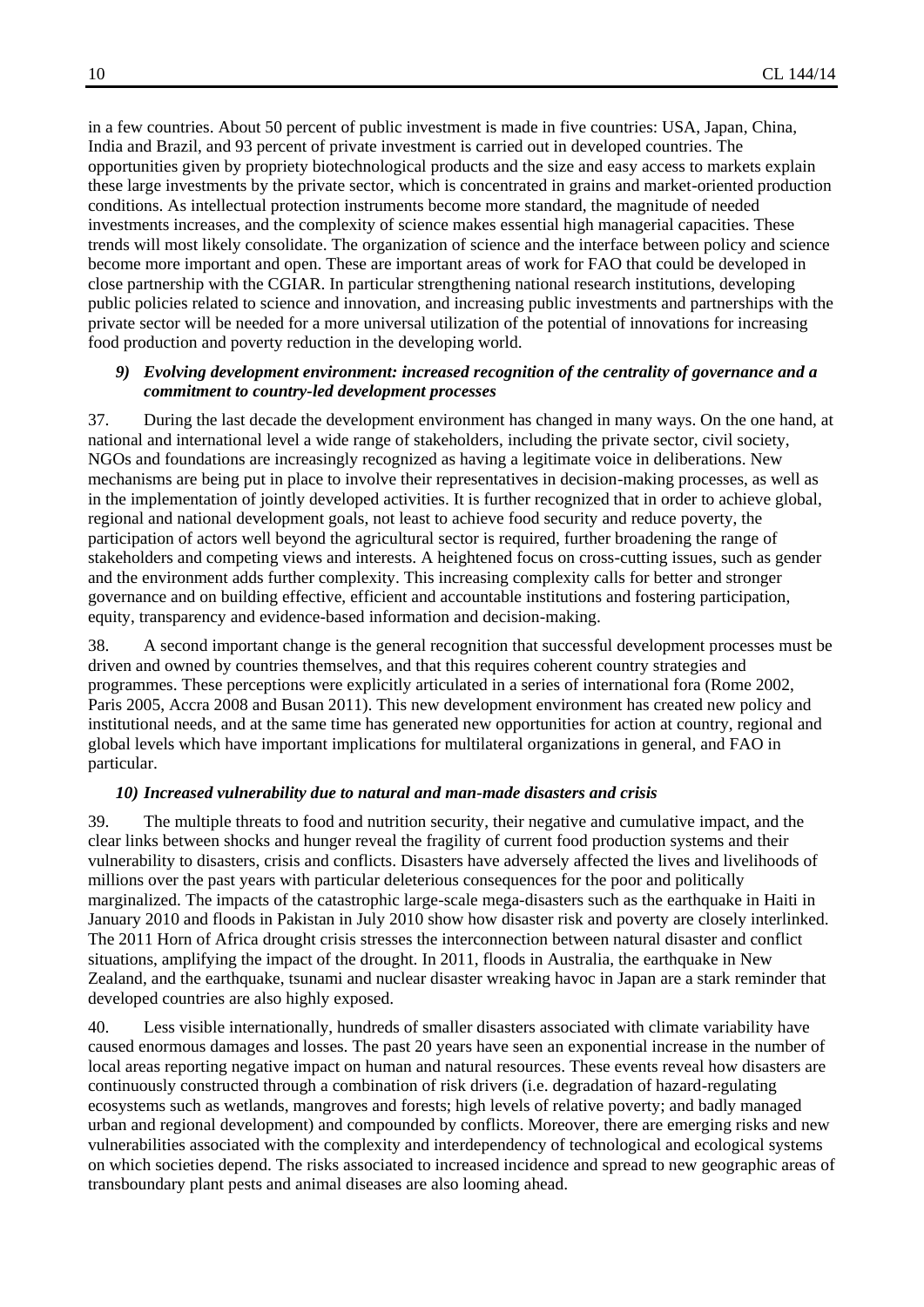41. The exposure of people to a wide range of emerging risks which are magnified and made more frequent as a consequence of globalization (including increase and volatility of food/commodity prices, financial instability, employment opportunities), and new patterns of vulnerability can trigger cascading and concatenated system breakdowns at different scale which can exponentially magnify negative impacts. In the absence of appropriate policy responses, risks become structural with high individual and social costs. Across all the major hazards, poorer countries (especially complex emergencies or protracted crisis) with weaker governance tend to experience far higher mortality and relative economic loss compared to wealthier countries with stronger governance.

42. Food and agriculture sectoral strategic guidance is needed to help countries comply with the Hyogo Framework for Action (HFA) and to reduce and manage multi-hazards and various risks magnifying vulnerabilities to food and nutrition insecurity (especially for the poorest). At global, regional, national and local levels, coherent interventions are needed to build, prevent and restore resilient livelihoods of farmers, herders, fishers, foresters and other vulnerable groups (estimated to more than 2.5 billion smallholders according to FAO's publication "*Save and Grow*") against various threats and shocks. Disaster risk reduction and management for food and nutrition security is vital for ensuring one of the most basic human rights – "the right to adequate food and freedom from hunger".

#### *11) Rural Poverty: facts, perspectives, actions required*

43. Rural poverty has declined significantly in some parts of the developing world over the past decades. In 2010, approximately 35 percent of the total rural population of developing countries was classified as extremely poor, down from around 54 percent in 1988. However, in spite of this progress, by 2005 there were still about 1.4 billion people living on less than USD 1.25 a day (defined as extreme poverty). World poverty continues to be mostly a rural problem, as at least 70 percent of the world's extremely poor people live in rural areas (IFAD, 2011).

44. In spite of an expected significant decline in the annual growth rate of the world population (from 1.1percent in 2010-2015 to 0.4 percent in 2045-2050), absolute increments will continue to be large in many less-developed countries. Population increases will vary significantly by region and country, creating different rural poverty and rural development challenges.

45. Population ageing, a shift in the age structure of the population towards older ages, will accelerate in all developing regions. It often begins earlier and proceeds faster in rural than in urban areas, mainly due to the migration of young adults to the cities. It has major implications for labour markets, agricultural production and food security.

46. Rural poverty is often associated with a disadvantaged employment status. Rural labour markets present high levels of informality, multiple job-holding and casual work arrangements, and pervasive genderand age-based inequalities. Rural working conditions are often extremely poor, labour legislation poorly enforced, and access to social protection limited. In rural areas of developing countries poverty is predominantly a problem of poor employment quality, resulting in low levels of labour productivity. Globally, nearly eight out of ten working poor with less than USD 1.25/day live in rural areas (ILO, 2012). They are typically employed as subsistence farmers and in own-account or contributing family work. Rural women and youth are particularly disadvantaged in access to decent employment opportunities.

47. Women make up, on average, 43 percent of the agricultural labour force in less-developed regions. Globally, there is evidence of a slight feminization of the agricultural labour force over the last 30 years, except in the Near East and North Africa regions where the trend is pronounced. Women are less likely to engage in wage employment than men and, when they do, they are more likely to be in part-time, seasonal and/or low-paying jobs in the informal economy and to be paid less for equivalent jobs and comparable levels of education and experience.

48. Ensuring that rural women have the same access as men to agricultural services and resources, could increase agricultural production by 2.5 to 4 percent at the national level. Such production increases could reduce the number of undernourished people in the world by 100 to 150 million people (FAO, SOFA 2011).

49. In the past 50 years, 800 million people have moved from rural areas into cities; though numbers for rural-to-rural migration appear to be much higher (FAO 2007). Migration is often triggered by poverty, food insecurity, inequality, lack of wage-earning opportunities and increased competition for scarce land and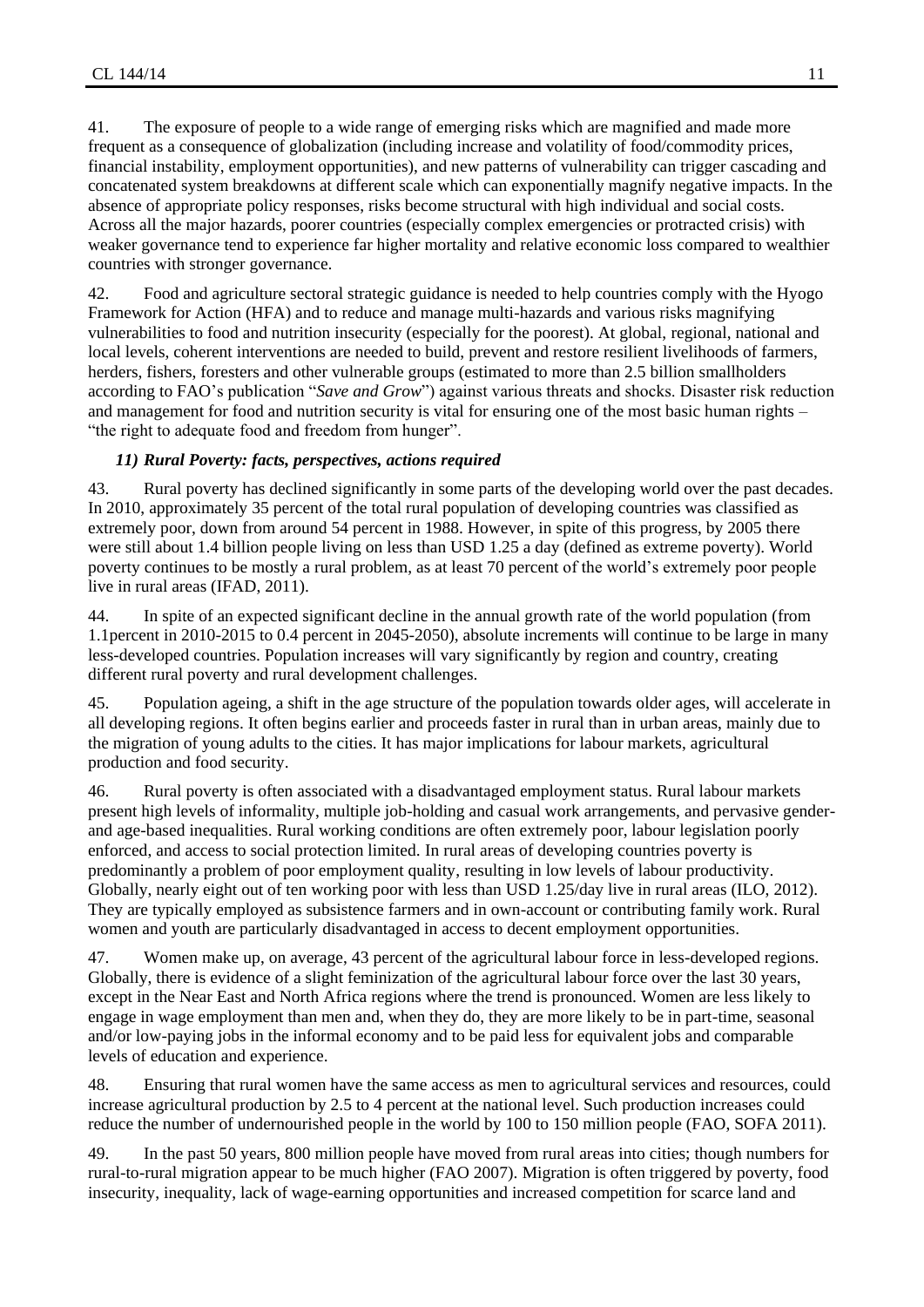water resources in the "sending" areas. On the other hand, migration may contribute to resolve tensions in sending areas by reducing population pressures there, including the demand for land and water, but it may also deprive those same areas of valuable labour and human resources.

#### **D. Main Global Challenges**

<span id="page-11-0"></span>50. These trends define and identify major development problems that member countries and the international development community will face in the immediate future. On this basis, and taking into consideration FAO's broad mandate, seven development challenges have been identified and selected as those that appear to have a special significance and urgency.

51. These challenges have been considered and endorsed by the Regional Conferences, held during March - April 2012, for Asia and the Pacific, Latin America and the Caribbean, Europe and Africa, as well as the North American Informal Regional Conference.<sup>7</sup> These Regional Conferences endorsed FAO's Strategic Thinking Process and identified regional specificities and priorities<sup>8</sup>. The regional specificities have been incorporated in each of the Main Challenges and will be taken into consideration in the characterization of the Strategic Objectives and the Action Plans to be developed.

## <span id="page-11-1"></span>*Challenge 1. Increasing the production of agriculture, forestry and fisheries and its contributions to economic growth and development while ensuring sustainable ecosystem management and strategies for adaptation to, and mitigation of climatic change*

52. The natural resource base and ecosystems services are the foundation of all food and agricultural systems, and their protection is a guiding principle in their use. Meeting environmental challenges, moving to a greener economy and ensuring social and political sustainability of production systems are the main contexts for attaining an increase in food and non-food agricultural production. Within the framework of finding the appropriate balance between increasing production and energy and natural resources utilization, the objective is to take advantage of the potential of bio-economy to increase the contributions of agriculture, forestry and fisheries to economic development, while generating income and employment and providing livelihood opportunities for family farms and more generally the population in rural areas. Production systems must meet this challenge through innovations that increase agricultural productivity and efficiency in a context of a sustainable use of natural resources, reduced contamination, cleaner energy utilization and increased mitigation of, and adaptation to climatic change, as well as the delivery of environmental services. This will require taking into consideration existing trade-offs and striking the appropriate balances. These balances are country-specific and must be country-led.

53. The regional specificities and priorities provided by the Regional Conferences held during March and April 2012include:

**Latin America and the Caribbean:** 1) the great importance of family farms, cooperatives, artisan fisheries and aquaculture as a means to increasing production and productivity; 2) the importance of animal health and plant protection issues and, in particular transboundary diseases and the need to develop information platforms; 3) the importance to design development strategies that insure a reasonable and just level of income by farmers; and 4) adaptation strategies for climate change impacts should receive higher priority than mitigation strategies, and technology transfer should be a primary area of FAO's work.

**Asia and the Pacific:** 1) the great importance and priority of rice production and the need to work on a broad strategy including technology transfer, managing transboundary diseases and improving markets in order to increase productivity, especially of small farmers; 2) the importance of increasing productivity in Small Island Developing States facilitating capacity development and knowledge generation; 3) the importance of promoting appropriate responses to food price volatility; 4) strengthening research and extension; 5) the importance of the livestock sector and the design of animal health and food safety standards; and 6) the promotion of development of small farmers organizations.

 $\overline{\phantom{a}}$ 

<sup>&</sup>lt;sup>7</sup> The 31<sup>st</sup> Regional Conference for the Near East is scheduled for  $14 - 18$  May 2012, reported in CL 144/8

<sup>&</sup>lt;sup>8</sup> CL 144/4, CL 144/5, CL 144/6, CL 144/7 and CL 144/LIM/4 [\(http://www.fao.org/bodies/council/cl144/en/\)](http://www.fao.org/bodies/council/cl144/en/)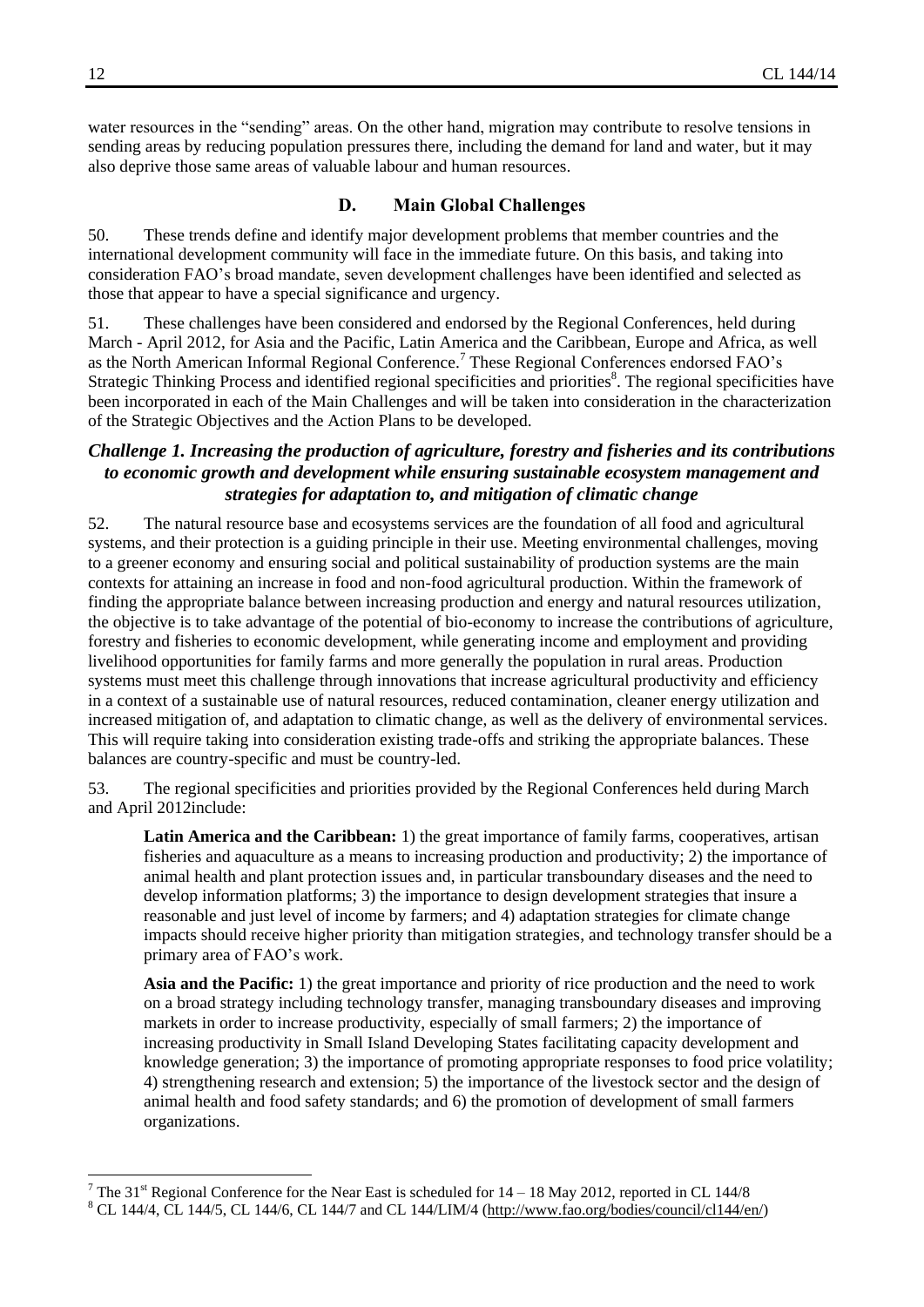**Europe:** 1) policy advice to governments in support of sustainable intensification for small farms; and 2) the importance of improving the control of animal, plant and foodborne hazards, pest and diseases.

**Africa:** 1) the need to improve water utilization and irrigation.

#### <span id="page-12-0"></span>*Challenge 2. Eradicating food insecurity, nutrient deficiencies and unsafe food in the face of increasing food prices and high price volatility*

54. The right to adequate food is an increasingly accepted value that has led to new concerns on food insecurity and commitments to eradicate hunger, as well as undernutrition at national and international levels - especially in women and children. For these purposes appropriate strategies, policies and programmes for improving food and nutritional security, in rural and urban populations, must be implemented at the national, regional and global levels with the clear objective of eradication in a reasonable period of time. These policies need to balance the short- and long-term needs and constraints. They must also balance the interests of agricultural production, especially small farmers and poor producers, with the interests and needs of poor consumers. They should include local supply of agriculture, aquaculture, nonwood forest products and livestock production, especially in family-operated activities, in order to improve accessibility, commercial policies that integrate and balance local production and imports, and social programmes that contribute to improving the access to food. A guiding principle for these policies should be that what is done in the short-term to address food vulnerabilities, does not undermine long-term objectives of food production and natural resources sustainability. Nutritional security and quality, including protein and micronutrient components, need to be integrated. Furthermore a reduction of the significant food losses that occur in the industrial and commercial stages of the overall process could make a substantial contribution to national and global food security.

55. The regional specificities and priorities provided by the Regional Conferences held during March and April 2012 include:

**Latin America and the Caribbean:** 1) the recognition that main issues related to food security are related to the possibilities of access to food which, in turn, are associated to levels of income.

#### *Challenge 3. Improve the quality and balance of food consumption and nutrition*

<span id="page-12-1"></span>56. Global demand growth and its impact on environment and on prices, widespread inadequate eating habits and related nutritional imbalances and health problems call for major changes to establish more sustainable and healthy diets. Meeting this challenge implies the modification of consumption patterns and habits, including reducing food waste. It will require a range of actions comprising behavioural and/or cultural changes, the reinstatement of the true value of food (nutritionally, symbolically and economically) and the integration of nutrition as a core concern of every policy directed to food systems.

57. Gender-sensitive education and information needs to be strengthened and show the links between meal preparation, nutrition and health. In turn, the concept of nutrition has to be better integrated into agricultural policies and programmes including those related to natural resources sustainability. Leverage points in supply chains need to be identified in order to influence the choices of consumers and of the main actors of the complete food chain, including public sector authorities. The inter-relation between education, health and agriculture needs to be further developed and internalized in policies and programmes.

58. In considering the regional specificities and priorities, the Regional Conferences held during March and April 2012:

**Latin America and the Caribbean:** 1) suggested that this challenge should be merged with the previous one, Food Security, when defining the Strategic Objectives.

**Africa:** 1) emphasized the importance of reducing post-harvest losses and developing capacity for food safety controls.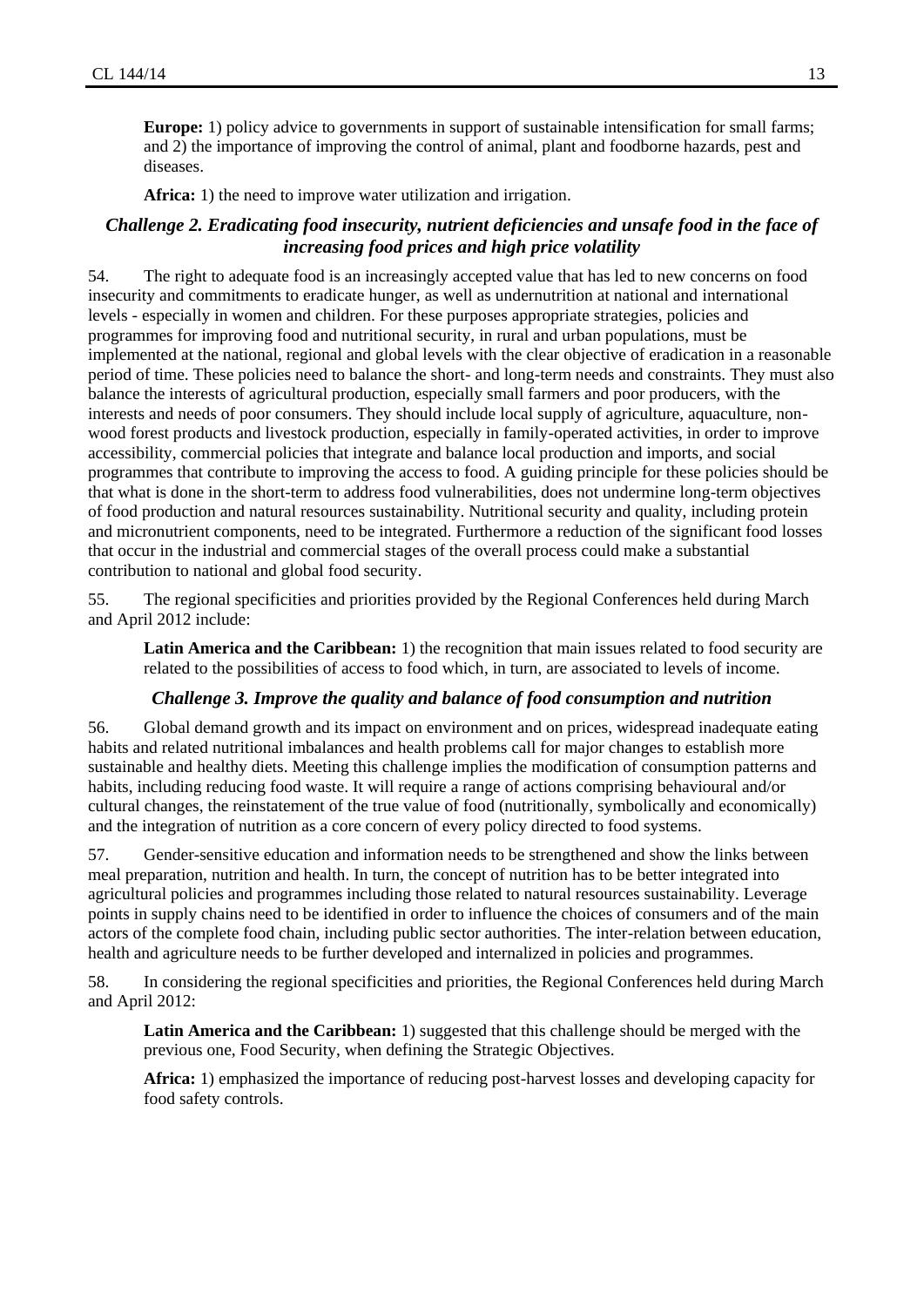## <span id="page-13-0"></span>*Challenge 4. Improve the livelihood of the population living in rural areas including smallholder farmers, foresters and fisher folk and in particular women, in the context of urbanization and changing agrarian structures*

59. Economic growth and livelihood opportunities for different social, gender and age groups must be created and promoted in a context of closer rural-urban linkages. Strategies, policies, normative frameworks and programmes need to be designed and implemented in order to create decent employment and other rural and non-rural income opportunities for populations in rural territories. Similarly, the design of effective social protection and promotion systems built on existing safety nets and other agricultural support mechanisms are needed. In many countries, it implies new balances in policies that have been biased against agriculture. For this, new and stronger governance mechanisms at local and national levels will be needed.

60. The reduction of income inequalities between regions and social groups in each country and, in particular, the elimination of gender inequalities and improvement of women's access to production resources, are important objectives and main components of this challenge. Similarly, integrating young population to the labour market is an important objective. Protection of land rights and other natural resources, the provision of advisory and financial services are important to foster transition and diversification into productive and competitive activities. In addition, specific policies to support small and family farms, cooperatives and farmers' associations, especially for their better integration into markets and production chains, must be implemented, as well as exit strategies from agriculture to alternative sustainable rural and urban livelihoods. These policies will have different relative importance and different types of interventions in different regions and countries.

61. In considering the regional specificities and priorities, the Regional Conferences held during March and April 2012:

**Latin America and the Caribbean:** 1) the Regional Conference expressed a special concern in relation to the conditions to improve the livelihoods of women, rural youth and indigenous people.

#### <span id="page-13-1"></span>*Challenge 5. Ensure a more inclusive food and agriculture systems at local, national and international levels*

62. The organization of value chains at the national, regional and global level and regulatory measures should foster transparency and efficiency, permitting all participating actors to play a meaningful role. Promoting inclusive business models, ensuring that product standards respond to real market needs, strengthening and empowering producers' associations and cooperatives and improving market information are important elements. Furthermore, the integration of small producers into the production value chains in agriculture, forestry and fishery needs to be promoted. Land tenure policies that protect small farmers and rural communities from land concentration processes are needed in most regions, and their inter-relation with natural resources sustainability should be taken into consideration. At the international level, importing and exporting countries need special and differential strategies and policies to benefit from trade and pursue their own food security objectives, while taking into account food security needs elsewhere. For these objectives, developing and taking advantage of regional markets is an important objective in most regions, as is assistance to countries and producers to comply with increasingly stringent international standards, especially in relation to food safety and animal and plant diseases.

63. The regional specificities and priorities provided by the Regional Conferences held during March and April 2012 include:

**Asia and the Pacific:** 1) the need to develop open, efficient, transparent food markets, including trade; and 2) the progressive development of food production value chains and the importance to strengthen this process, as well as diminishing post-harvest losses.

**Europe:** 1) the importance of the entry of Member States into regional and global trade, standardsetting and political-economic organizations and their need to receive policy and institutional support.

**Africa:** 1) the region emphasized the importance of development of market-oriented infrastructures; 2) strengthening of sanitary measures and food safety systems to improve trade; 3) development and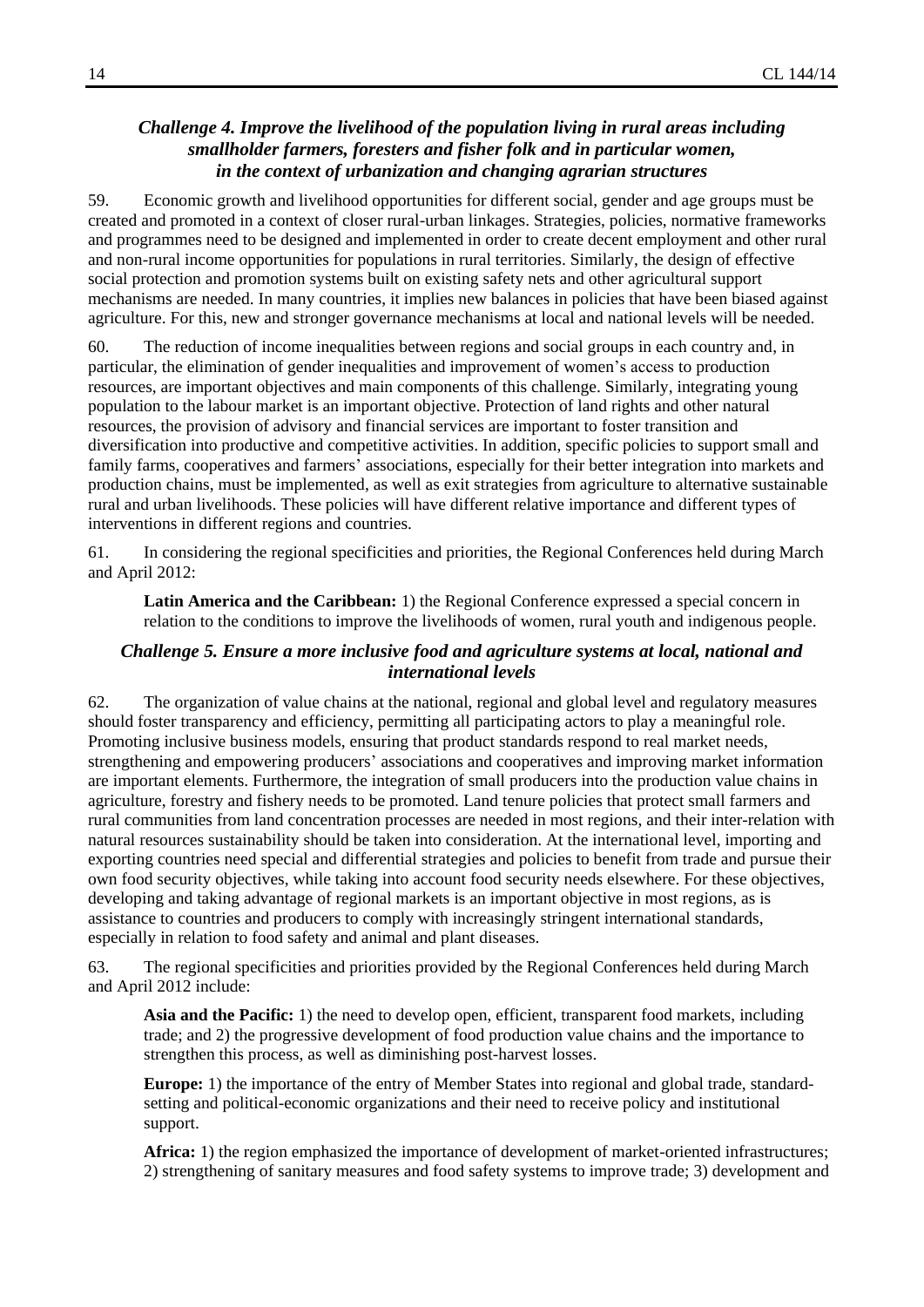implementation of commercial policies and regulatory frameworks governing inter-regional and international trade; and 4) the development of value-added agroprocessing industries.

## *Challenge 6. Increase resilience of livelihoods to agriculture and food security threats and shocks*

<span id="page-14-0"></span>64. Vulnerability to various threats and shocks due to natural and man-made causes, which are increasingly interconnected, are affecting rural populations with greater frequency and intensity, especially as population density increases. Economic shocks related to financial stability, employment opportunities and extreme price variability are associated to income losses and food insecurity that in the absence of appropriate policy responses become structural with high individual and social costs. Instruments to manage risk and safety nets to diminish the impact of these shocks are important. Countries in protracted crisis are particularly vulnerable because of the fragility of institutions and governance systems. Development of humanitarian strategies, policies and programmes needs to take into account, reduce and better manage the various and interconnected risks that increasingly affect peoples' livelihoods in order to help people adapt to, and better cope with, slow onset and sudden threats and shocks. Strategies for adaptation and resilience to climate change and developing capacities to respond to plant and animal diseases and in particular transboundary diseases are important elements of the overall challenge.

65. In considering the regional specificities and priorities, the Regional Conferences held during March and April 2012:

**Latin America and the Caribbean:** 1) expressed special concern and emphasis in relation to natural disasters related to climate change and the need to develop better instruments for its control.

**Asia and the Pacific:** 1) highlighted the growing importance and frequency of natural disasters related to climate change and the importance of developing early warning systems and development and dissemination of improved technologies and risk management tools.

## <span id="page-14-1"></span>*Challenge 7: Strengthen governance mechanisms for the needs for food, agriculture, forestry and fisheries systems at national, regional and global levels*

66. Addressing development challenges is complex because it involves multiple sectors, a broad range of stakeholders and must take into account transdisciplinary, as well as transboundary dimensions, such as the management of water resources and watersheds and of blue economy resources in the seas. Moreover, globalization requires that existing imbalances, like food insecurity, environmental externalities, sustainable management of common natural resources, including irrigation water, transboundary watersheds and ocean resources be addressed through concerted actions that are effective and fair. In addition, the adequate provision of public goods including services, information, knowledge and innovations, evidence-based policy advice, regulatory frameworks, codes of conduct, agreements for common action, and so on at local, national and global levels is essential for development. For the reasons, stronger and more effective local, national, regional and global governance mechanisms and processes are needed that are transparent, ensure accountability and fairness, enhance the participation of all stakeholders in a meaningful way, especially those that are weaker in terms of social and/or political representation, and lead to the creation of an enabling environment for policy and programme design and implementation. The creation of effective public, private and civil society cooperation at all levels in agricultural and food systems is an important component of this challenge.

67. In considering the specificities and priorities, the Regional Conferences held during March and April 2012:

**Asia and the Pacific:** 1) highlighted the interest in improving governance and regulation of the livestock sector to allow a rapid growth in a sustainable and environmentally-sound manner.

**Europe:** 1) indicated the importance of regional and public goods and the need to receive support in applied research in the areas of food, agriculture, fisheries and forestry.

**Africa:** 1) highlighted support for institutional reforms and regulatory enabling environment for better public-private partnerships.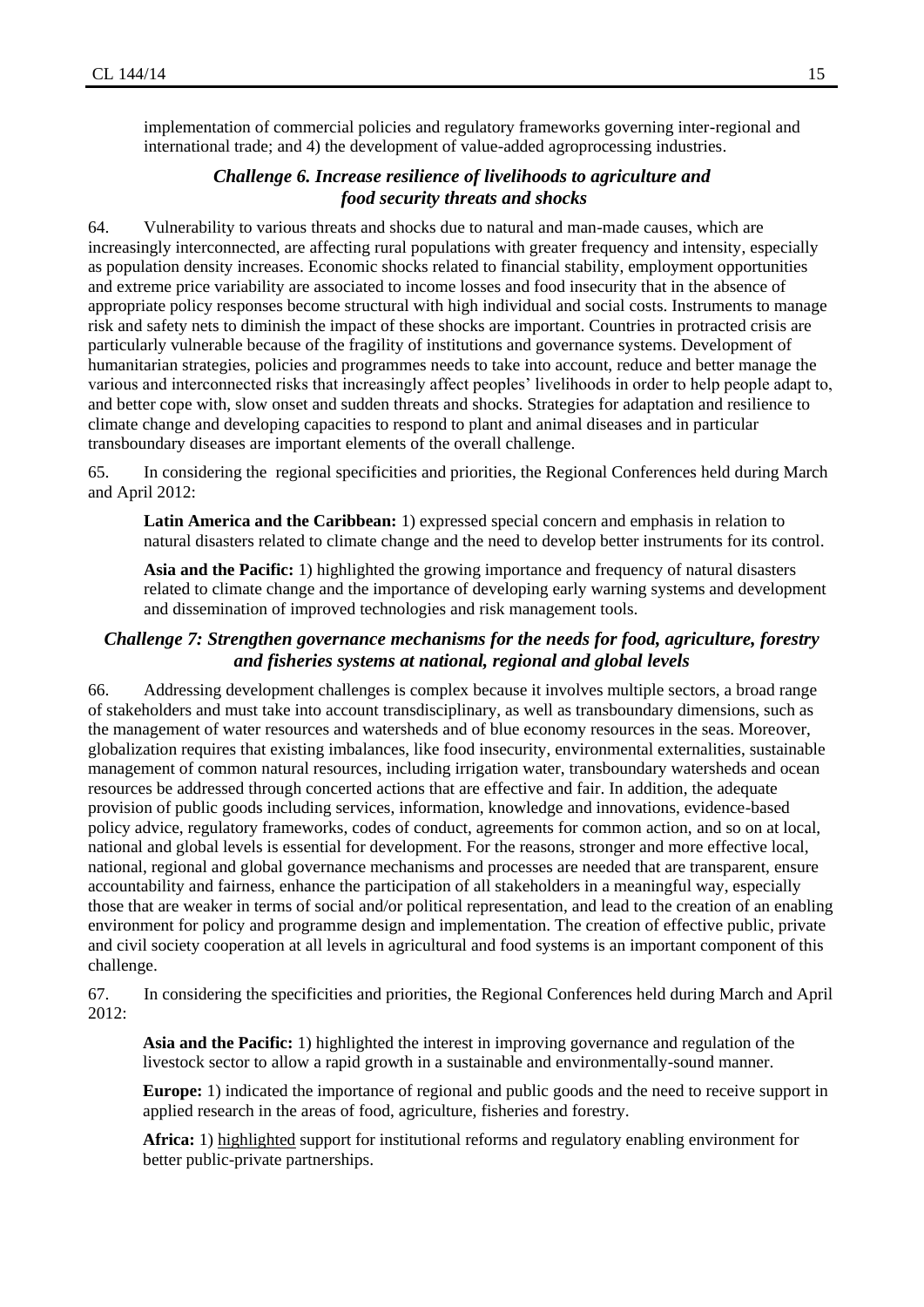## **E. FAO's Attributes, Core Functions and Comparative Advantages in relation to the Global Challenges**

## *Introduction*

68. The concepts of comparative advantages and core functions have been extensively used in FAO. Both are mentioned in a number of institutional documents, such as the Strategic Framework 2000-2015 and the Medium Term Plan 2010-2013. The use and usefulness of these terms has been revisited introducing two main analytical elements: the evolving development cooperation environment; and FAO`s basic organizational attributes. As a result of the analysis, new core functions have been proposed. In addition comparative advantages have been defined in terms of the seven selected Global Challenges.<sup>9</sup>

## *The changing development cooperation environment and implications for FAO*

69. The development cooperation environment in which FAO operates has gone through significant changes since 2002. Through the Fourth High-Level Forum on Aid Effectiveness, the international community made commitments which reiterated the centrality of country-led strategies and programmes for development. At the same time, in the humanitarian domain, new approaches have also evolved, which stress the humanitarian-development continuum with stronger emphasis on disaster risk reduction and preparedness. The Transformative Agenda endorsed by the Inter-Agency Standing Committee in December 2011 focuses on enhanced country leadership, improved coordination and accountability, bringing humanitarian approaches more in line with the new development paradigm.

70. Embracing these changes, the United Nations Development Group (UNDG) adopted five new programming principles as guidance for effective UN-supported country programming. These principles are:

- Human rights based approach
- Gender equality
- Environmental sustainability
- Capacity development
- Results based management

71. Each principle applies to FAO's engagement with, and support to national development processes and frameworks, as well as its efforts in providing global public goods. These principles were fully reflected in the Rome Principles for Sustainable Global Food Security adopted in November 2009, which stressed the commitment to country-led development, interdisciplinary coordination and partnerships, capacity development, evidence-based policies and increased efficiency and effectiveness of multilateral institutions working on global food security.

72. With the year 2015 approaching, negotiations for the formulation of the post-2015 development agenda are in progress. Given the increasing number of middle-income countries, the scope of MDG 1 (poverty and hunger) is no longer considered as ideal for advocating for hunger reduction. FAO and partners need to find appropriate platforms within the new agenda to advocate for food and nutrition security and sustainable agriculture. As a result, FAO needs to increase its effort to frame its work in the context of human rights-based approaches and "equity" in countries, regions and at the global level. Concurrently, FAO has to further enhance the linkages between the new development agenda, such as climate change, sustainability and environment, resilience and disaster risk management, and the thematic areas in which FAO possesses technical capacities and a sound knowledge base.

73. In addition to the changes in the global political and economic landscapes, that have affected the UN and the development cooperation paradigm in which FAO operates, other organizations with overlapping mandates with FAO have also evolved. The other two Rome-based organizations, IFAD and WFP, initially created for different objectives, have changed their strengths; in reality their work has progressively overlapped that of FAO. Moreover, there has been a significant growth in numbers and strength of organizations in the areas of research and technology creation and diffusion, such as CGIAR, NEPAD,

<sup>&</sup>lt;sup>9</sup> A detailed analysis and conclusions are available in document "FAO`s attributes, core functions and comparative advantages in relation to the Global Challenges" (http://www.fao.org/bodies/council/cl144/en/) prepared by an FAO working group composed of: A. Agostini, B. Benbelhassen, R. Grainger, D. Gustafson, K. Gallaher, V. Gitz, E. Hibi, R. Muthoo, S. Rudgard.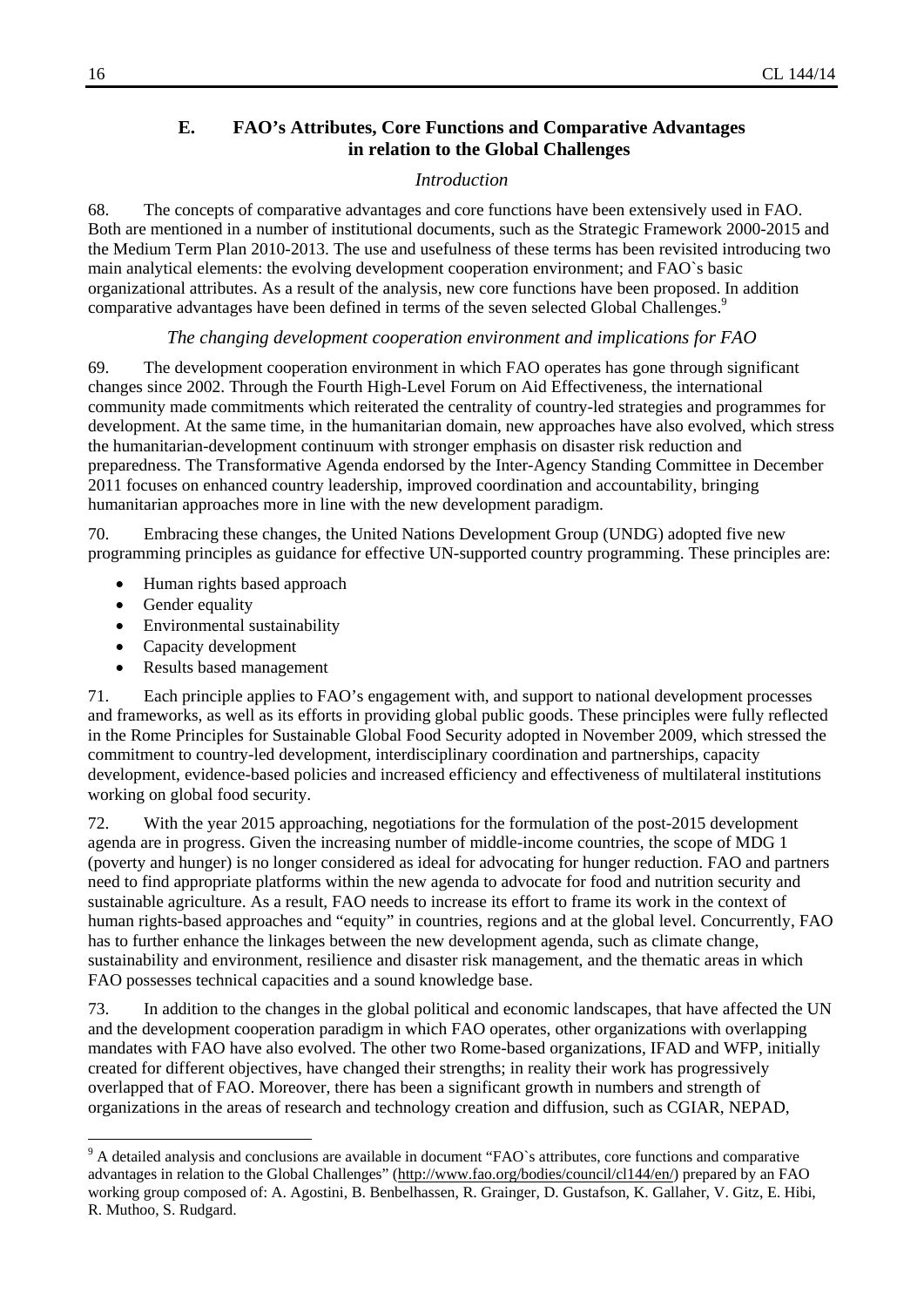$\overline{\phantom{a}}$ 

IICA,<sup>10</sup> civil society organizations and the private sector. In this more complex and competitive environment, the identification of FAO's unique attributes that confer to it special capacities to perform certain types of function becomes of great importance in the planning process.

## *FAO's basic organizational attributes*

<span id="page-16-0"></span>74. The most relevant basic attributes and strength of an organization are those that are intrinsic and unique to it and define its basic organizational characteristics. There are several basic attributes which are intrinsic and in combination unique to FAO:

- 1) the United Nations specialized agency in food and agriculture, with a comprehensive mandate from its member countries to work globally on all aspects of food and agriculture (including fisheries, forestry and natural resources' management), food security and nutrition across the humanitariandevelopment continuum;
- 2) intergovernmental status and neutrality and the authority to provide a neutral platform where nations can call on each other for dialogue and knowledge exchange;
- 3) the authority to request any Member Nation to submit information relating to the purpose of the Organization;
- 4) a regular budget derived from assessed contributions that provides a minimum guaranteed amount of resources that can be committed for medium-term programmed priority activities agreed upon by member countries in the governing bodies, complemented by significant voluntary contributions, increasingly mobilized in support of FAO's Organizational Results to leverage FAO's knowledge and enhance outreach;
- 5) staff with a broad range of expertise across its areas of mandate albeit thinly spread working in an interdisciplinary fashion; and
- 6) country level presence in most low-income countries, supported by regional and global teams of experts, to respond to demands articulated by countries and regions.

## *Core Functions*

<span id="page-16-1"></span>75. Core Functions are defined in the MTP 2010-2013 as "the critical means of action to be employed by FAO to achieve results". Consequently, they represent the types of interventions to which the Organization will give priority in its plan of action. Core Functions have evolved through the years and in the different planning documents.

76. Taking into consideration the evolving development environment and a clear characterization of FAO`s basic organizational attributes, a new set of Core Functions are derived. In the words of the Independent External Evaluation (IEE) of FAO these attributes provide the Organization a unique status, making it well placed to play a distinctive role in key areas. These are the Core Functions "that no other organization can adequately provide" and therefore warrant FAO's *position to act* in the field. They correspond to the areas of FAO's work identified by the IEE which would need to be reinvented "if FAO were to disappear tomorrow." In addition, there are also areas for which FAO may not be the only player, but is expected to play a lead role. In such cases, FAO needs to work with partners and should intensify its efforts to develop and operationalize strategic partnerships. An assessment of the basic attributes identified above led to the following Core Functions:

- 1) facilitate and support countries in the development and implementation of international agreements, codes of conduct, technical standards and other international instruments through global governance mechanisms and policy dialogue;
- 2) advise and support countries in their active and informed participation in the development of those global and regional international instruments and on developing the policies and institutional capacities necessary for their implementation at national and regional level;

<sup>&</sup>lt;sup>10</sup> Consultative Group on International Agricultural Research (CGIAR); The New Partnership for Africa's Development (NEPAD); Inter-American Institute for Cooperation on Agriculture (IICA)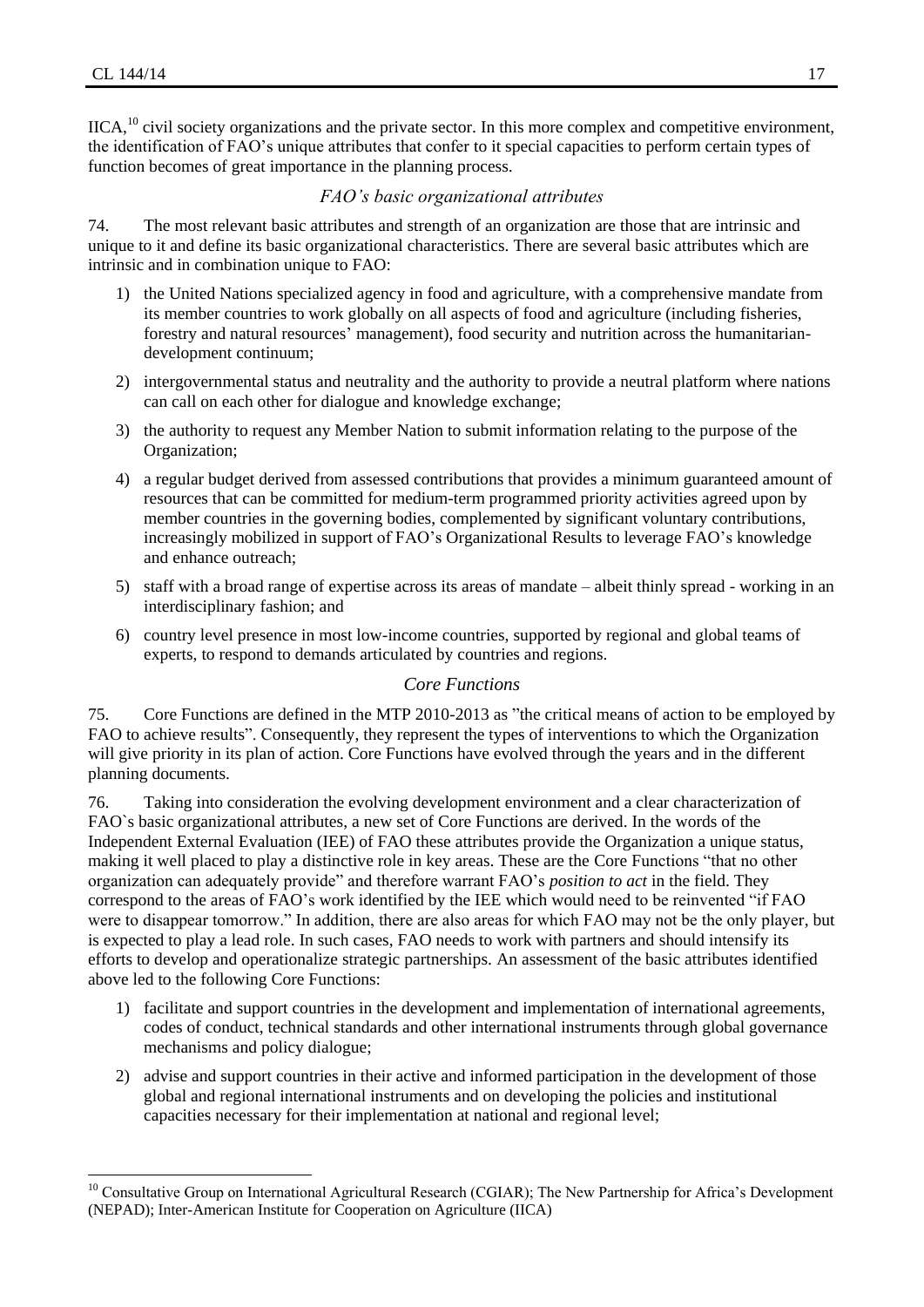- 3) assemble, analyze, monitor and improve access to data and information, in areas related to FAO's mandate, including global and regional trends and perspectives and associated responses by governments and other stakeholders (e.g. policies, legislation and actions);
- 4) facilitate, promote and support better governance and policy dialogue for development of effectiveness at global, regional and country levels;
- 5) advise and support capacity development at country and regional level to prepare, implement, monitor and evaluate evidence-based policies, investments and programmes;
- 6) facilitate partnerships for food and nutrition security, agriculture and rural development between governments, development partners, civil society and the private sector;
- 7) advocacy and communication at national, regional and global levels in areas of FAO's mandate.

77. Importantly these Core Functions are consistent with the IEE's vision: "the objective of the Organization is to ensure that within the areas of its mandate, countries at all levels of development, particularly the poorest, have access to knowledge, public goods and services they need". This stated objective requires FAO to be a global policy setter, facilitator, partner and coordinator, as well as "doer".

78. To perform these tasks, and following recommendations made by the North American Informal Regional Conference, FAO should: a) focus on its technical expertise and knowledge, and use good practices available to FAO and member countries; b) play a leading role when activities are linked to its mandate; and c) draw upon its networking and partnerships capacity. Furthermore in some cases FAO will need to strengthen its capacities both in terms of its organization and human resources to be able to fully implement the seven Core Functions.

<span id="page-17-0"></span>79. In the next section, the issue of FAO's comparative advantages is addressed in relation to each of the selected development challenges.

#### *Comparative Advantages in relation to the selected Challenges*

- 80. Comparative advantage is a relative concept in three dimensions:
	- 1) First, it is a special capacity relative to the end mission pursued. A comparative advantage is an advantage only if it is *relevant* to the *challenge* that needs to be addressed and to "*what needs to be achieved?"* (i.e. the objectives) to address this challenge.
	- 2) Second, it depends on the *set of activities and instruments* that FAO is capable to pursue and implement to achieve the selected objectives. This goes two ways:
		- a) *from the activities to comparative advantages and capacities:* activities pursued over time by the Organization can lead to the creation of capacities and comparative advantages; and
		- b) *from comparative advantages and special capacities to activities:* the Organization shall seek to pursue activities in domains where it has a comparative advantage or special capacity to act.
	- 3) Third, the notion is relative to other actors' roles and performance to address the same challenge and meet the established objectives, with the same or a different set of tools.

81. The analysis identifying FAO's existing Comparative Advantages in relation to each challenge is presented information in the document entitled "FAO's attributes, core functions and comparative advantages in relation to the Global Challenges", available on the Web at http://www.fao.org/bodies/council/cl144/en/. The table in the document illustrates four entries: a) the

challenges; b) "what needs to be achieved" to contribute to the challenge; c) FAO's comparative advantages or capacity to act; and d) the potential focus areas for FAO's action in terms of activities, instruments and tools.

## **F. Toward FAO´s Strategic Objectives**

<span id="page-17-1"></span>82. The seven challenges identified and described in Section D, including the specificities and priorities identified in each region, are the basic consideration from where Strategic Objectives have been derived. The analysis has been complemented by three additional elements that have informed the analytical process leading to their selection: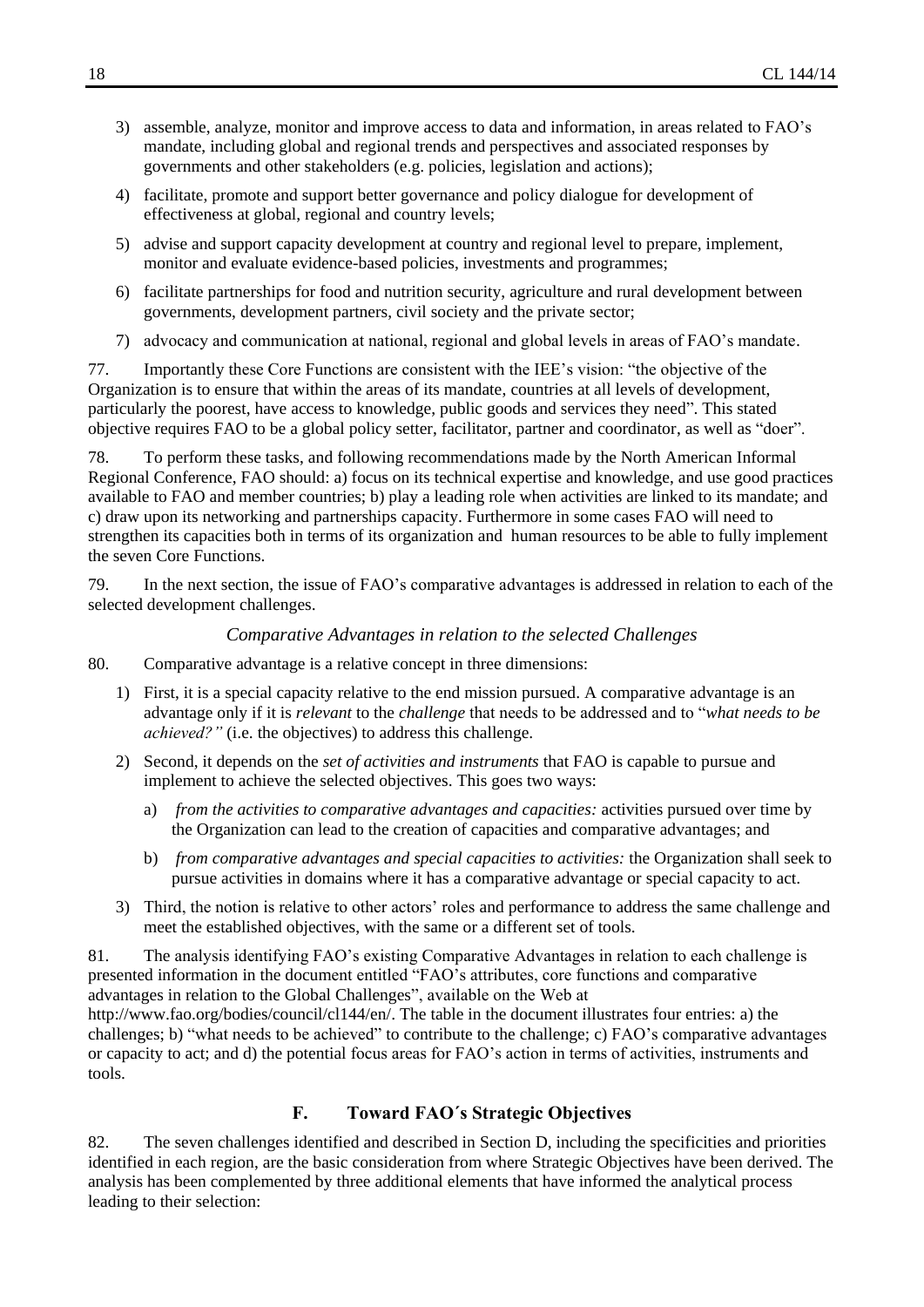- 1) Relevant MDGs, other broad mandates that have been approved by the UN governing bodies;
- 2) International agreements which are relevant to FAO's work; and
- 3) FAO's main organizational attributes, core functions derived from them and the comparative advantages that where identified in relation to each challenge.

83. These five Strategic Objectives will be developed into fully-fledged proposals including a clear characterization of the main issues. The identification of specific problems on which FAO will concentrate its work will be described. Then, FAO's priority areas of work will be translated into Action Plans including objectives, targets and instruments.

<span id="page-18-0"></span>84. The proposed five Strategic Objectives are the following:

*Strategic Objective 1: Eradicate hunger, food insecurity and malnutrition*

#### **Problem statement**

85. The world produces enough food to feed everyone adequately, but hundreds of million people remain hungry each day, 178 million children under 5 years of age are chronically malnourished and micronutrient deficiencies affect over two billion people. At the same time, an estimated one billion people are overweight and 300 million are obese. In addition to its moral dimensions, the economic cost of food insecurity and malnutrition to society at large is enormous in terms of lost productivity, health and wellbeing. Such costs far outweigh the cost of dealing with the problem. The persistence of what is an entirely avoidable problem, particularly in the face of major strides made in other domains such as economic growth, science and technology, implies that what is needed is much stronger commitment, more purposeful action, and greater accountability. Food and nutrition security have not been mainstreamed as they should have in the strategic development frameworks, globally and at regional and country levels.

86. In addition to social and political commitment, a food and nutrition security focus is needed. This implies putting together a framework for mainstreaming food and nutrition security and ensuring coherence of policies and programmes across sectors representing the dimensions of food and nutrition security (availability, access, stability, utilization). Constructing such a framework requires the availability of proper data, food security and nutrition analysis and a system of monitoring, evaluation and accountability. Implementing it requires that the appropriate mechanisms and governance systems are in place. The challenge of putting together and implementing a comprehensive food and nutrition security framework is rendered complex as it involves a multitude of stakeholders and the emergence of a set of new, and not yet fully understood, challenges, such as the impact of rapid urbanization, climate change, globalization, and rising and volatile prices of food, energy and other essential commodities.

## **What needs to be done to achieve the objective**

87. Strong political commitment and partnerships: a strong and effective political commitment to place food and nutrition security as a key goal of development policy at all levels is needed, as well as a high degree of collaboration and alignment among key decision-makers in governments, civil society, private sector, and development partners. Building political commitment among stakeholders implies awareness raising and advocacy on the one hand, and the establishment and strengthening of multi-stakeholder partnerships that would *inter alia* ensure monitoring and accountability on the other. The Committee on World Food Security (CFS) as a multi-stakeholder global forum could serve as a model.

88. Comprehensive policy frameworks and processes: the basis for a comprehensive food security and nutrition (FSN) framework for policy action is a solid understanding of the underlying causes of persistent hunger and malnutrition based on reliable data, statistics and analysis. Policy coordination across sectors and stakeholders on possible solutions should be tailored to the needs of different regions and populations. An FNS framework will ensure that development strategies and sectoral and spatial policies and programmes include explicit and measurable objectives for the eradication of hunger, food insecurity and malnutrition, as well as appropriate monitoring and impact evaluation mechanisms. Such policy frameworks will provide the guidance needed for allocating resources, monitoring progress and ensuring accountability.

89. Capacities commensurate to needs: to be effective and ensure rapid progress towards the eradication of hunger and malnutrition, policies and programmes need to be translated into action through a food and nutrition security lens, while adequate financial resources must be allocated and human and institutional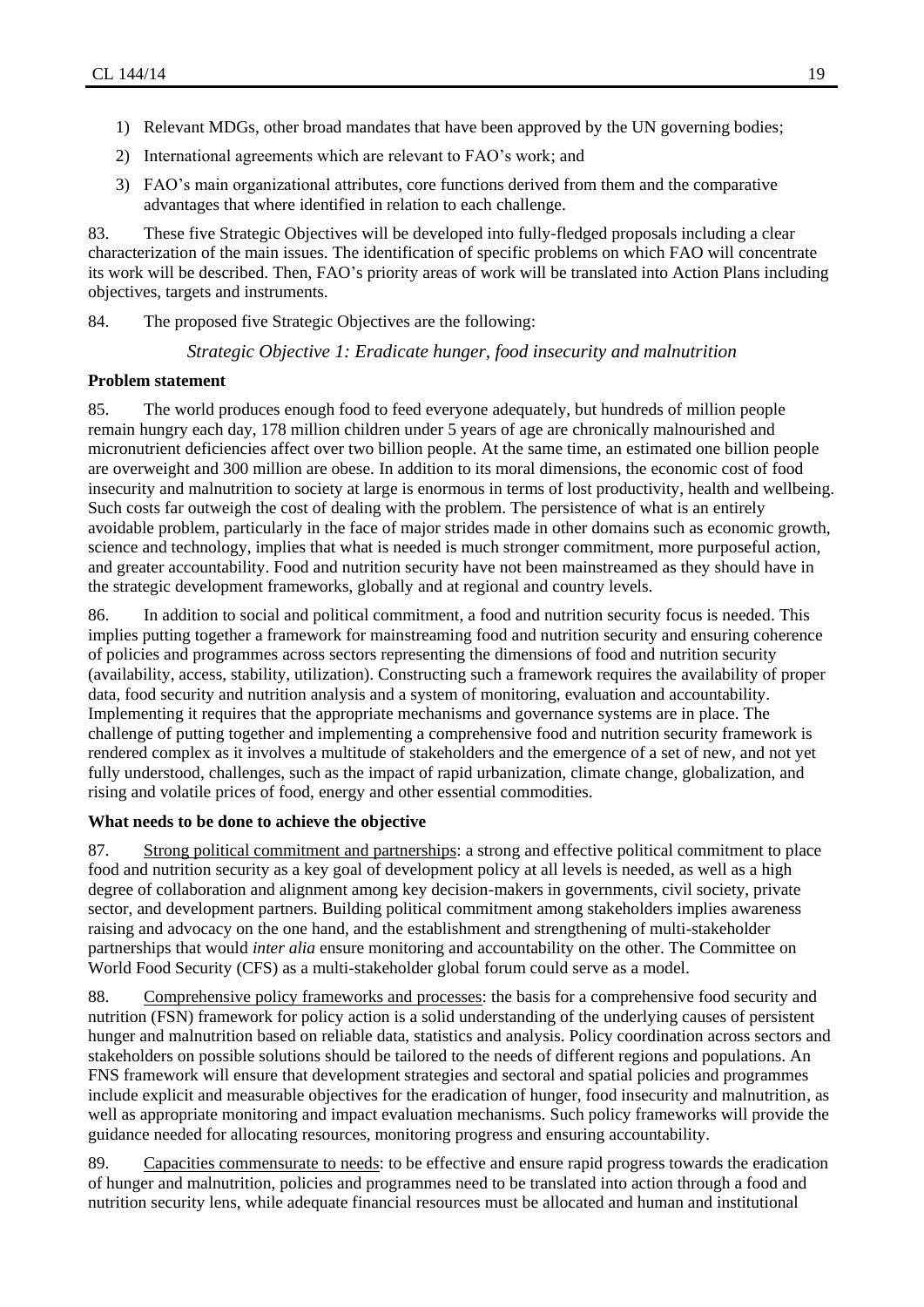capacities are strengthened. Public investment in food and agricultural sectors must be nutrition-sensitive, while ensuring sufficient investment in other sectors critical to the eradication of hunger and malnutrition, including the health and social sectors.

<span id="page-19-0"></span>*Strategic Objective 2: Increase production in agriculture, fisheries and forestry in an economic, social and environmentally sustainable manner*

#### **Problem Statement**

90. Global production in agriculture has increased over the last fifty years between 2.5 and 3 times, as a result mainly from fossil fuel-based and input-intensive agriculture and irrigation and, to a limited extent, from expansion of agricultural lands. Crop and capture fishery yield growth rates have reached their limits and therefore have been slowing down for many years. These production increases are putting unprecedented pressures on most agricultural production systems in the world.

91. Already in many places, increases in food production have been associated with management practices that have degraded the land and water systems upon which production depends. One quarter of the planet's land resources are highly degraded and another 8 percent is considered moderately degraded. Unsustainable agricultural practices and land use change are the most important drivers of land degradation that result in the loss of ecosystem services and biodiversity crucial to food production.

92. Forests are a direct source of industrial round-wood, fuel-wood and non-wood forest products. They provide food and cash income for almost 1 billion of the world's poorest people. Although forests are key to soil and water protection and to mitigate climate change, deforestation and forest degradation remains a major problem.

93. In 2008 capture fisheries and aquaculture together delivered 142 million tonnes of fish and supported the livelihoods of about 540 million people. At the same time, 32 percent of fisheries are depleted, the number of overexploited stocks (52 percent) continues to increase and climate change is causing shifts of fishery stocks still poorly understood.

94. Global demand for food, feed and fibre will further increase, and production in agriculture, forestry and fisheries will have to meet this demand, especially in developing countries. On top of these challenges, climate change will be a multiplier of already existing risks in many parts of the world. Climate change is expected to alter the patterns of temperature, precipitation and river flows upon which the world's production systems depend, and to increase extreme climatic events which have a strong impact on production levels, availability of natural resources and livelihoods of populations.

## **What needs to be done to achieve the objective**

95. The agriculture, forestry and fisheries sectors need to make a transition towards sustainable food consumption and production systems - the area capable to respond to the growing demand, while safeguarding the ecosystems services on which it relies. Meeting environmental challenges, moving towards a greener economy, ensuring distributional equity, economic resilience and sustainability of production systems characterize the main context for attaining an increase in food and non-food production. Chiefly, production increases must be based on the diverse regional needs, potential and constraints.

96. Priority must be given to improving the effectiveness of production's systems while giving special attention to small-scale producers and women who already generate most of the world's food. Adaptation to climate change, efficient management of water, sustainable land management, conservation of genetic resources and mitigation of greenhouse gases are all key to the necessary growth of production. Technologies, that are informed by traditional ecosystem knowledge and take full advantage of modern science, have to support efficiency in resource use, recycling and reduced wastage. Adequate policies and good governance have to be at the centre of this development.

97. The natural resource base and ecosystems services are not only the foundation of all systems producing food, feed and fiber, but also the life-support systems for all human activities. The protection of the natural resource base is a guiding principle in their use. This can be achieved by creating the conditions of their sound and secure usage.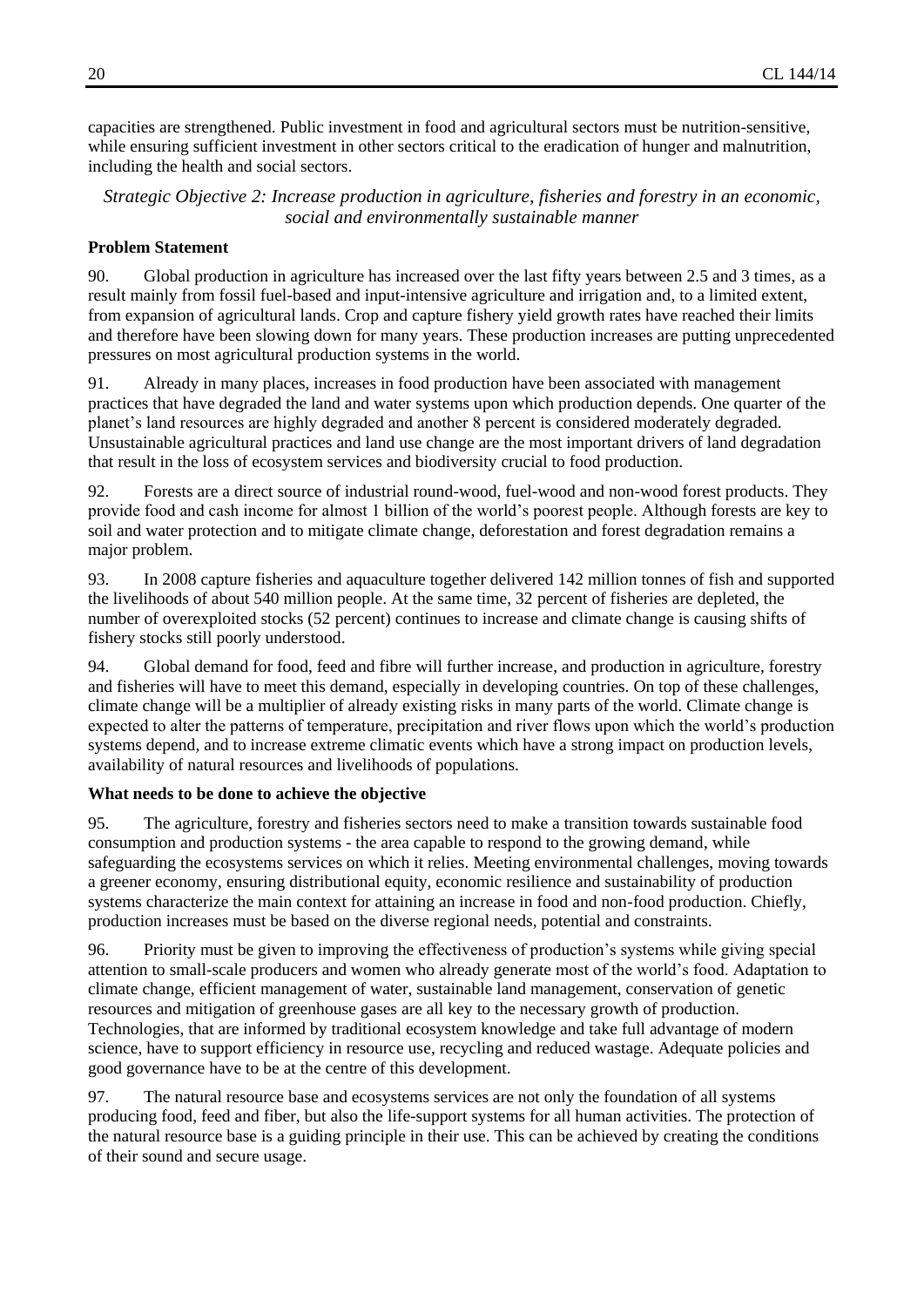<span id="page-20-0"></span>*Strategic Objective 3: Improve the livelihood of rural populations, in particular women and youth, through enhanced employment opportunities and increased access to production resources*

#### **Problem statement**

98. Rural poverty has been declining in most regions of the world. However, persistently high levels of poverty, especially among specific segments of the rural population continue to pose clear obstacles for the achievement of FAO's goals. In addition, the agricultural sector has suffered from neglect in the past several decades, resulting in the reduced capacity of agriculture to be a main engine of economic growth, and to generate the employment and income opportunities in the rural areas.

99. Adequate rural livelihoods are essential for people's food security and welfare. In a transforming rural context, livelihoods are derived from agricultural production, as well as from farm and off-farm employment. However, low productivity and poor conditions of employment create major obstacles for these livelihood modalities to become pathways out of poverty.

100. Rural women and youth face increased constraints to achieving sustainable livelihoods. Women constitute 43 percent of the agricultural work force in developing countries and yet in all regions they lack the access to resources and services they need to be productive in agriculture. Closing the gap on access to these resources could have a major impact on world food security, reducing the number of hungry people by as much as 150 million. Young people (aged 14-24) are nearly three times as likely as adults to be unemployed, account for a disproportionate share of poor workers and are typically employed in the most precarious conditions.

#### **What needs to be done to achieve the objective**

101. Governments need to ensure that agriculture, rural development and rural poverty reduction remain high on their priority policy agendas. Policies that create incentives for agriculture to become an effective engine of economic growth, while creating livelihood opportunities for all segments of the population according to their specific needs are of the utmost importance.

102. Improving the livelihoods of the rural poor requires a combination of policies to support productivity increases among the smallholders and family farmers, with a focus on women and youth, policies to promote decent rural on-and off-farm employment, and strengthened institutions. Livelihood-improving agricultural productivity increases include promoting adequate and more equal access to productive resources with a particular focus on closing the productivity gaps between rich and poor and between men and women. Ensuring access to technology is key.

103. Enabling environments (policies, legal frameworks, etc.) for producers organizations to thrive are essential to reduce rural poverty, to protect rural populations from the effects of economic and other shocks and to promote more effective and inclusive policy processes. Institutions that have a bearing on rural areas, both public and private, need to be strengthened in order to: address the obstacles that rural people encounter in their productive activities (financial and other services, access to markets, access to land and other productive resources): promote leadership and participation of all segments in the decisions that affect their lives; ensure access to essential services for rural development, such as health, education, extension, transportation, access to technology and energy, and to foster transition and diversification into more productive and competitive on and off-farm employment.

104. Specific policies to support small and family farms, cooperatives and farmers associations, especially for their better integration into markets and production chains, must be implemented, as well as exit strategies from agriculture to alternative sustainable rural and urban livelihoods. As these policies will have different relative importance and different types of interventions in different regions and countries, territorial approaches and decentralized planning processes should be supported. Social protection and productive safety nets for the rural population need to be promoted and improved.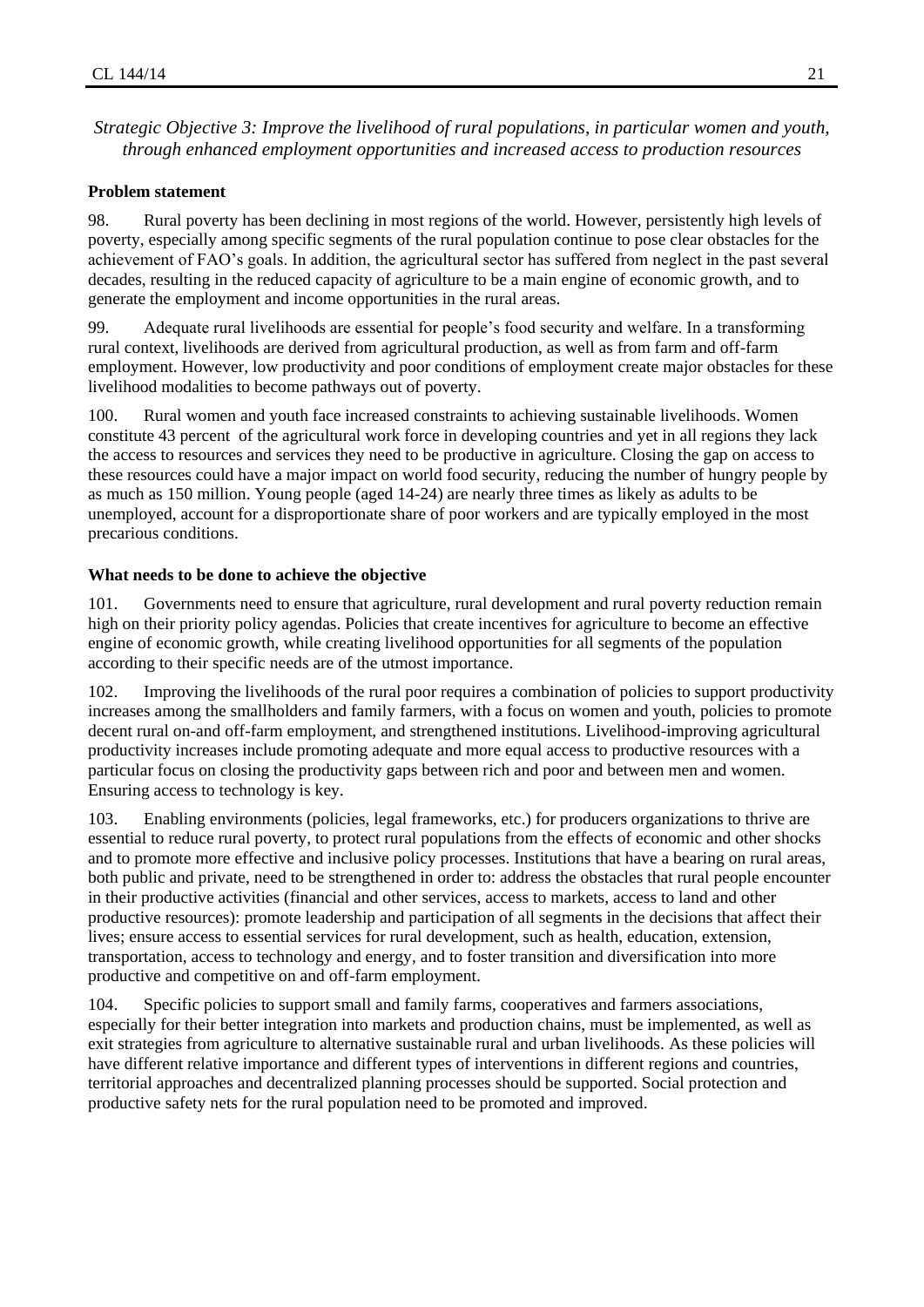## <span id="page-21-0"></span>*Strategic Objective 4: Enable more inclusive and efficient agricultural and food systems at local, national, regional and international levels*

## **Problem statement**

105. Two billion people reside in about 450 million small farms, often with limited access to fair and competitive agriculture and food systems. Within this environment, large-scale, capital-intensive agroindustrial production chains, with varying degrees of small and family farm inclusion, are emerging with consequent changes in the structure of primary product demand and distribution of income across sectors and population groups. Similar changes are occurring in the agro-industrial sector where a growing share of the manufacturing, distribution and retail of food products is becoming concentrated in large, integrated, and in many cases transnational, agribusiness firms.

106. Agriculture and food product market creation and modernization are constrained by market entry barriers, insufficient access to knowledge and services, underdeveloped and non-inclusive (gender sensitive) producer organizations, weak produce competition and insufficient access to finance, other assets and domestic and international markets offers. Fair inclusion in agro-industrial market chains is also limited by land tenure policies that do not adequately protect small and family farmers, livestock keepers, forest holders and rural communities from land concentration processes. Inadequate policies, business incentives, legal frameworks, participatory processes and public infrastructure and services further constrain the emergence of transparent and competitive national and international markets. At the international level, importing and exporting countries must also establish differential strategies and policies to pursue their own food security and economic development objectives while complying with increasingly stringent international standards and taking into account food security needs elsewhere.

## **What needs to be done to achieve the objective**

107. Addressing small-scale producers' constraints and strengthening their linkages with markets, including markets for environmental services and evolving value chains, is vital for their transition out of subsistence agriculture and for rural development. Economic growth and livelihood opportunities for small farmers must be created and promoted in a context of closer rural-urban linkages. Voluntary standards (e.g. land, fisheries, forestry and investment) broadly applied by both public and private sector are essential for the emergence of inclusive value chains. Public sector agencies must also have greater capacity for resultsoriented dialogue with non-State actors and ensure that sector development programmes reflect the full range of participants in production, markets and the value chains, including input suppliers, agroprocessors, traders, transporters and distributors, and retailers.

108. Public private partnerships (PPP) must mobilize resources, management skills and technologies to meet the changing and growing demands for food, while also supporting the participation of small farms together with small- and medium-size enterprises in agriculture and food value chains. Private and public sector organizations must also promote and support the creation of commercially-viable, inclusive business models and defray the costs of small- and medium-scale producer, as well as enterprise participation in, and compliance with, the rapidly proliferating private standards. At national, regional and global levels, public and private sector stakeholders must deliver equitable, efficient and environmentally-sustainable policy and regulatory interventions that facilitate the agriculture sector development and ensure that trade policies and strategies enable all chain actors to take advantage of regional markets and promote import substitution of value added products at the national and regional levels.

*Strategic Objective 5: Increase the resilience of rural livelihoods to threats and crises*

## <span id="page-21-1"></span>**Problem Statement**

109. More than 2.5 billion rural people, including 450 million small-scale farmers, derive their livelihood and economic activities from agriculture. This agriculture-dependent rural population is exposed to disasters, economic shocks, transboundary animal and plant pests and diseases, violent conflicts and protracted crises. From homesteads and countries to the global community, the nature of multiple, interlocking crises is changing due to demographic factors, climate change, political processes, economic forces, ecosystem dynamics and environmental degradation. Agriculture is a source of resilience and vulnerability at the same time. Access to land, labour, water, markets, timber, fish resources and natural resources can be the source of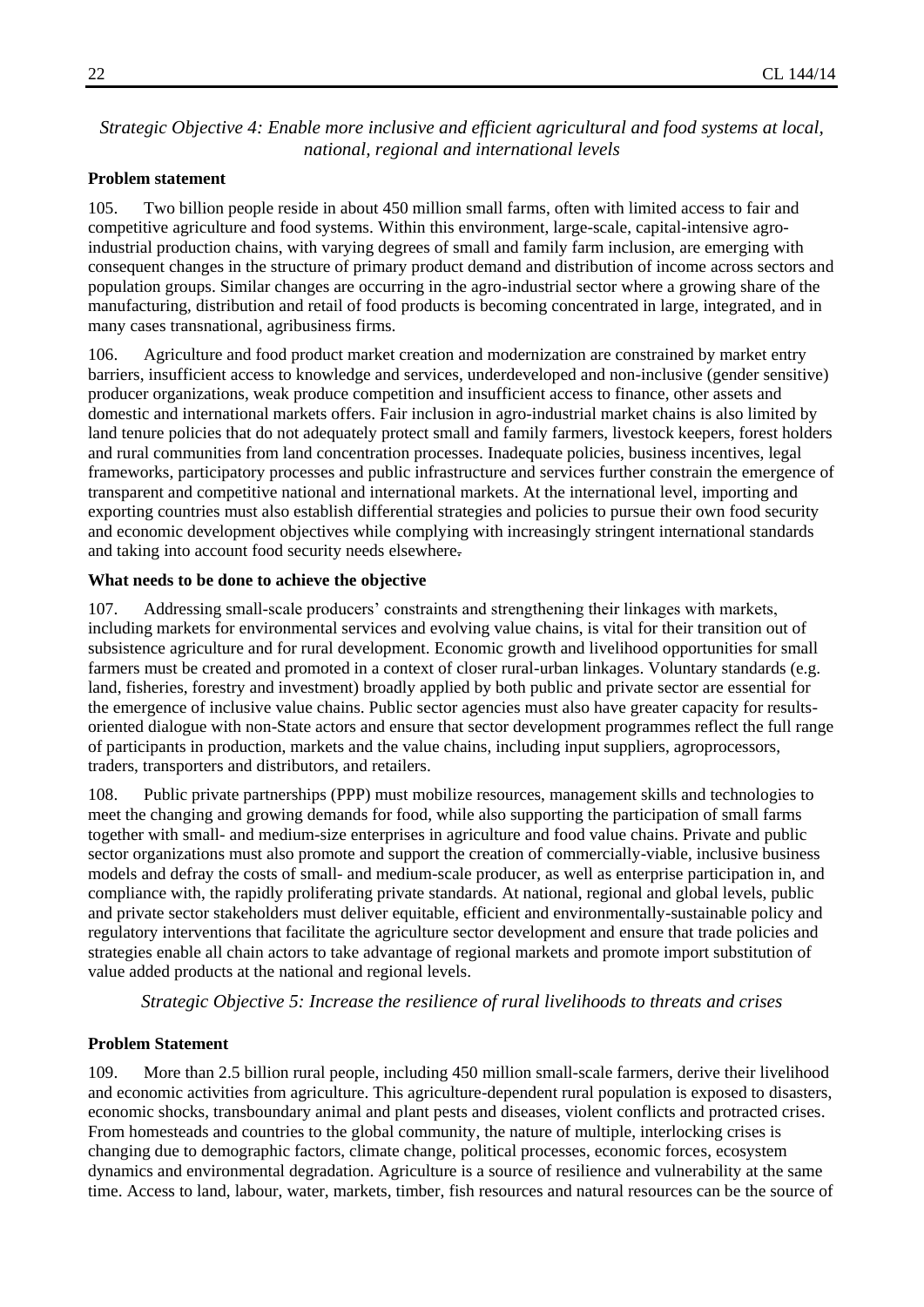violent conflict, heighten disaster risks, or contribute to transboundary threats to food systems. In fact, the majority of today's poor (70 percent of which lives in rural areas) owe their poverty status due to shocks.

110. Resilience to these threats to agriculture, food security and resulting impact on welfare, economic growth and development, is embedded in the livelihood systems of poor, marginalized and at-risk populations. Such livelihoods are increasingly complex, diversified and multispatial between and within rural and urban areas. Livelihood opportunities and constraints are derived from household assets and attributes and the policies, institutions and public/private goods and services, which combined, determine the viability of livelihood strategies and related degrees of resilience or vulnerability.

#### **What needs to be done to achieve the objective**

111. Resilience is the ability of a system and its parts to anticipate, absorb, accommodate, or recover from the effects of a hazardous event in a timely and efficient manner, including the preservation, restoration or improvement of basic structures and functions. Resilient livelihood systems have the *ability to withstand* threats or the *ability to adapt* to new pathways in times of crises.

112. With livelihoods as the fount of resiliency, building resilience depends on measures to reduce risks, promote sustainable agriculture systems and natural resource use, and facilitate the reliable availability and accessibility of quality goods and services, including safety nets and other social protection measures. Human capital is central to livelihoods; hence, gender equity, nutrition, dignity, health, education, legal protection and decent employment are keys to resilience, supported by enabling policy and institutional frameworks. Protecting and promoting resilience and improving livelihoods must be the overarching goal and driving logic in the humanitarian-development continuum. Enhancing resilience requires commitment to proactive, integrated disaster risk management encompassing prevention, early warning, preparedness, mitigation, response, recovery and rehabilitation. While it would be too simplistic to assume an overarching cost/benefit ratio, it is clear that investment in increasing resilience pays. A "twin track approach", allowing to address both immediate needs and the root causes of problems, is essential. It should be supported by complementary humanitarian and development resources, approaches and expertise. Balancing efforts to meet the immediate priorities of vulnerable populations and build effective resilience for nutrition, agriculture and food security requires the best of science, technology and knowledge to identify and address threats and crises.

113. Governments, their partners, civil society and the private sector must aim to be relevant and meaningful sources of resilience as embodied in individuals, households and communities and buoyed by subnational, national, regional and global institutionalized systems of assistance and protection. Close, strategic and multidisciplinary partnerships with actors and authorities are critical to generate enabling environments, promote crisis risk management, and deepen the resources that households, community and countries can draw to prevent, prepare for, and mitigate the negative impacts of crises. Combined, these measures are vital for ensuring the most basic of human rights, the right to food and freedom from hunger.

## **G. Suggested action by the Programme and Finance Committees and Council**

<span id="page-22-0"></span>114. The Council, taking into consideration the views of the Joint Meeting of the Programme and Finance Committees, is requested to provide its comments on the Outline of the Reviewed Strategic Framework, particularly the proposed Strategic Objectives.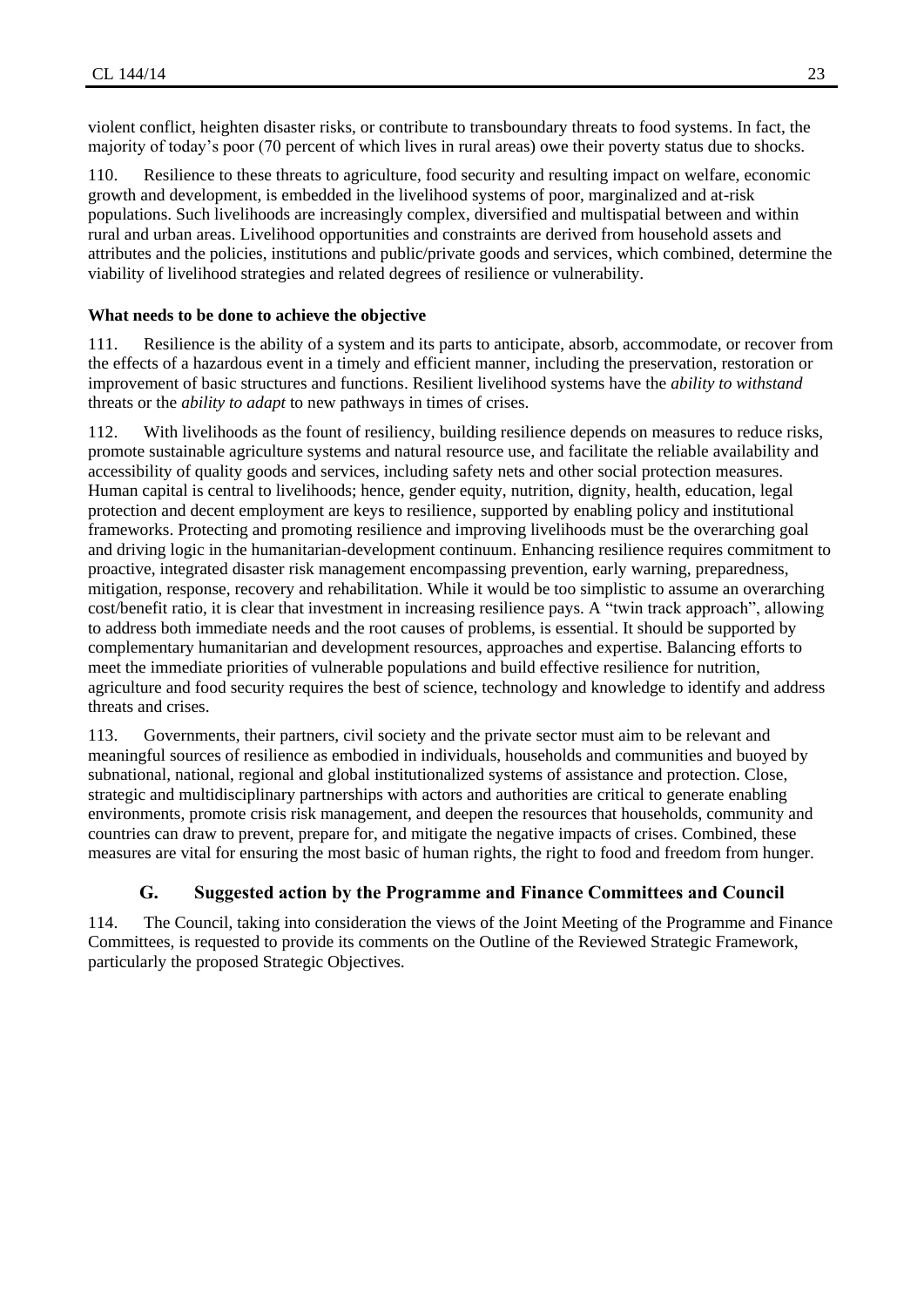## **ANNEX: Indicative roadmap of major planning documents and agenda items for governing body meetings – 2012-2013**

<span id="page-23-0"></span>

| <b>Date</b>    | <b>Governing Body Meeting</b>                                           | <b>Document</b>                                                              |
|----------------|-------------------------------------------------------------------------|------------------------------------------------------------------------------|
| 2012           |                                                                         |                                                                              |
| <b>March</b>   | 31 <sup>st</sup> Regional Conference for Asia and the Pacific           |                                                                              |
| $12 - 16$      |                                                                         | Areas of priority action for the region in 2012-13 and 2014-17               |
| March          | 32 <sup>nd</sup> Regional Conference for Latin America and the          |                                                                              |
| $26 - 30$      | Caribbean<br>28 <sup>th</sup> Regional Conference for Europe            | Decentralization issues                                                      |
| April<br>17-20 |                                                                         |                                                                              |
| April          | 27 <sup>th</sup> Regional Conference for Africa                         | Global trends and future challenges for the work of the Organization         |
| 23-27          |                                                                         |                                                                              |
| To be          | 31 <sup>st</sup> Regional Conference for the Near East                  |                                                                              |
| determined     |                                                                         |                                                                              |
| May 7          | Joint Meeting of the $110^{th}$ session of the Programme                |                                                                              |
|                | Committee and the $143rd$ session of the Finance                        |                                                                              |
| May 7-11       | Committee<br>$143rd$ session of the Finance Committee                   | Immediate Plan of Action - IPA annual report for 2011 and direction for 2012 |
|                |                                                                         |                                                                              |
| May 21-25      | $23rd$ Committee on Agriculture                                         |                                                                              |
| May 28-30      | 69 <sup>th</sup> Committee on Commodity Problems                        | Global trends and future challenges for the work of the Organization         |
| May 31         | Joint Meeting of the $111th$ session of the Programme                   | Programme Implementation Report 2010-11                                      |
| 1 June         | Committee and the 145 <sup>th</sup> session of the Finance<br>Committee | Structure and functioning of the Decentralized Offices                       |
|                |                                                                         | Further Adjustments to the Programme of Work and Budget 2012-13              |
|                |                                                                         | Outline of the Reviewed Strategic Framework                                  |